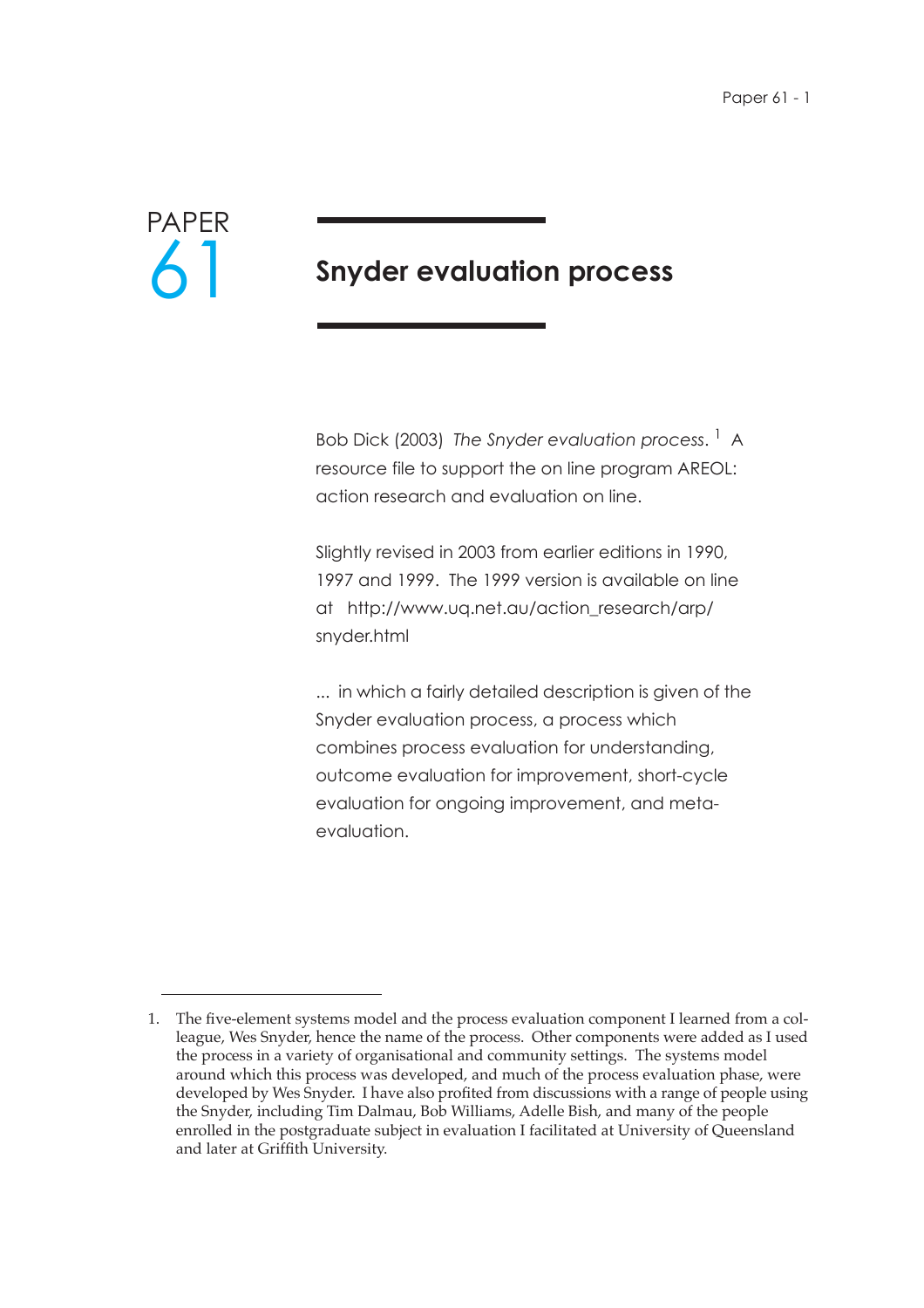# **Contents**

# **Abstract**

To understand, to improve, to continue improving... these are the goals addressed by the evaluation process described in this document. The vehicles for doing this are a systems model of a project or organisation, and a three-stage process of process evaluation, outcome evaluation, and short-cycle evaluation. Each stage of the process builds upon the understanding developed in the prior stage.

The method is primarily qualitative in its approach, with some quantitative measures when they are appropriate. This balance can be changed. A participative approach is also typically used. The evaluator then becomes a facilitator who guides those involved through the process. It can be done by an independent evaluator if this is preferred.

The step-by-step description is accompanied by a rationale which explains the purpose of each of the steps.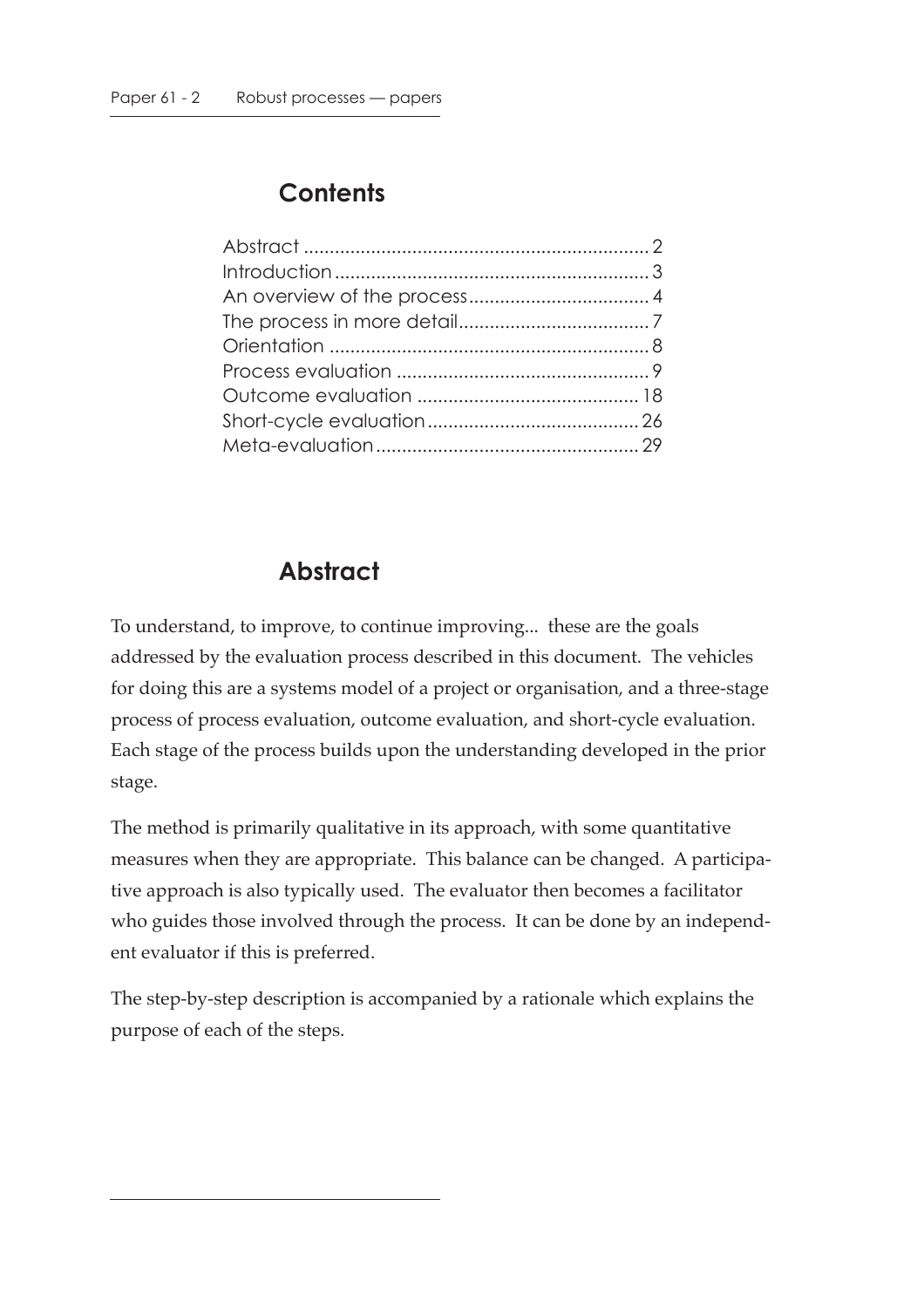# **Introduction**

In this document I describe a process by which a project (or work team or program or organisation or other social system) can become a "self-improving system". The process is built upon a "systems" evaluation model devised by Wes Snyder. The main elements of the model can be diagrammed as follows...

```
resources \rightarrow activities \rightarrow immediate effects \rightarrow targets \rightarrow ideals
```
Resources are consumed by activities which produce immediate effects in the pursuit of targets which are intended to contribute to eventual ideals. The ideals provide the criteria by which the other elements are evaluated prior to improvement.

The operation of a project is analysed in these terms — by identifying resources, activities, immediate effects, targets and ideals, and the way they interact. The information provided by this analysis is then used...

- to understand how the project operates, and so to improve its operation;
- to understand how well the project operates, and so to communicate this to funding bodies, directors, and others;
- to build in processes for ongoing monitoring, and so to continue to improve project functioning.

In short, the overall process allows the functioning of the project to be understood and improved and demonstrated, and for the improvement to be ongoing. This is for the benefit of the project team, its clientele, and others with an interest in it.

In the description which follows, I focus on the end goal of the process as ongoing improvement. I also assume that it is done participatively. This is done by involving at least the members of the project team, and preferably other people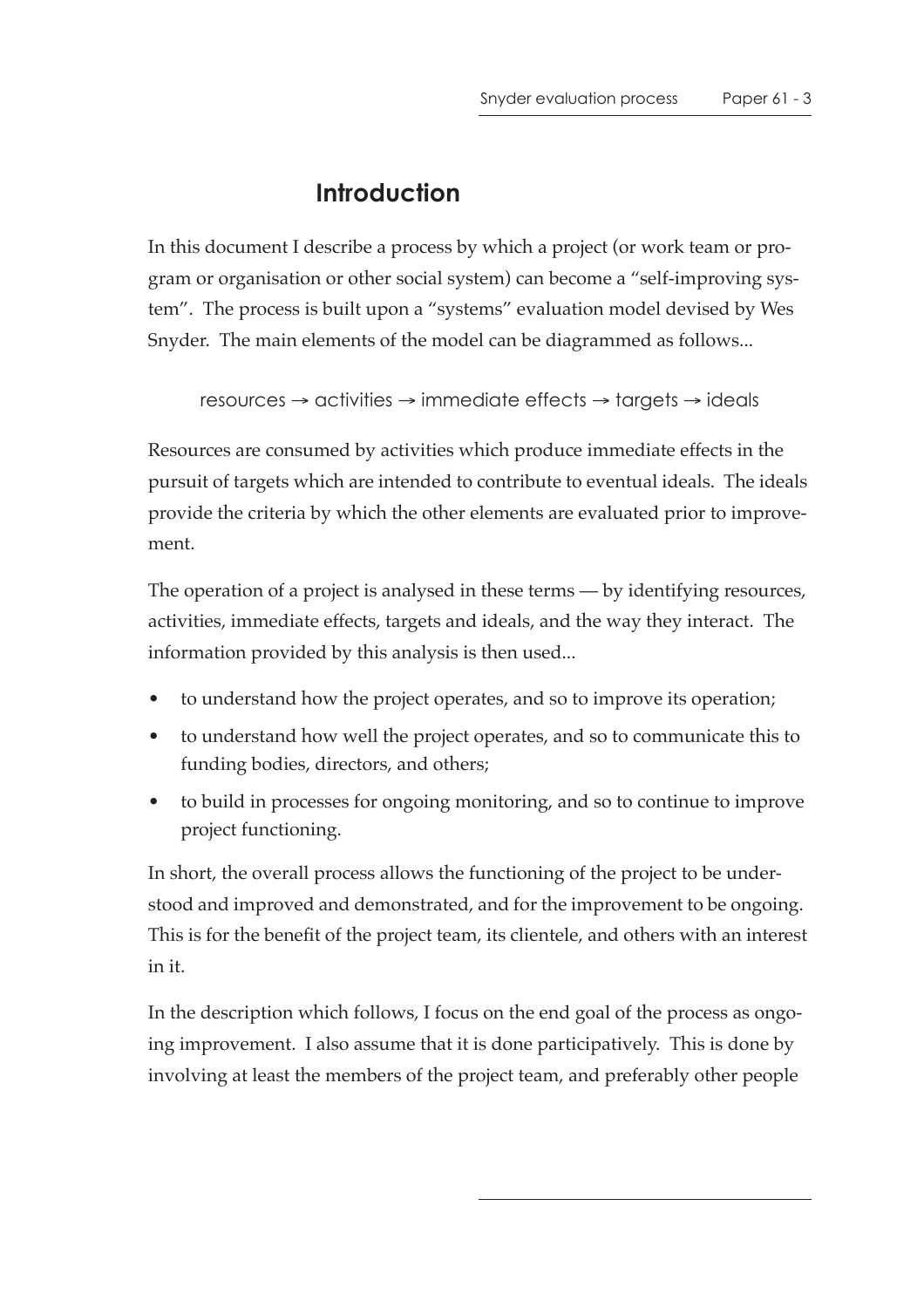with a stake in the project. In effect, the process allows you to set up a qualitative equivalent of total quality management.

What follows is a project improvement method based on an evaluation model. The focus is on highly–participative project-team planning to improve the functioning of the project, both initially and ongoing

This is only one of several ways in which such a project improvement system might be implemented. However, it is planned to address the issues which most often threaten the value of such a system. It is also applicable to a wide variety of types of project, or other work, or other social settings. It can also be as easily applied in non-work settings, and can also be carried out by an independent evaluator if this is required.

## **An overview of the process**

There are four main phases to a Snyder evaluation. Each provides a different form of evaluation, and each of the later phases builds on the previous phases.

**Process evaluation** helps project team members to understand the process. The team members come to understand the links between the elements of the model. They learn how resources and activities contribute to targets and ideals while producing desirable and undesirable immediate effects.

**Outcome evaluation** enables outcomes to be assessed. From the process evaluation, team members understand the processes they use. Building on this understanding they are able to identify realistic and valid indicators of their achievements. The indicators can be used to assess the overall achievement of the project team, or to enable short-cycle evaluation to be done. The outcome evaluation also provides a check on the process evaluation.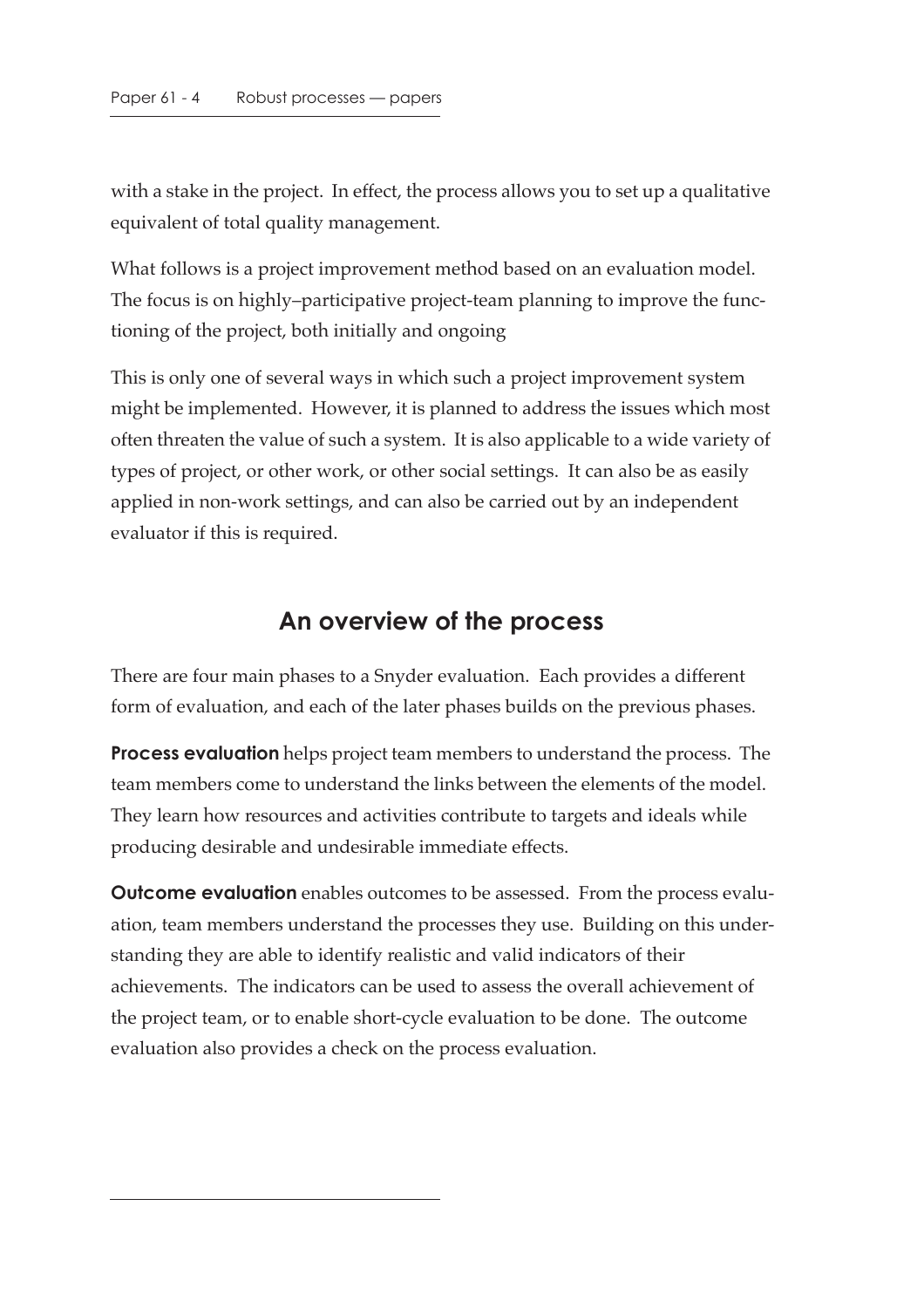**Short-cycle evaluation** uses the indicators from the outcome evaluation to develop effective feedback. In other words, the short-cycle evaluation component enables the project to become a self-improving system in which regular and accurate feedback allows continuous improvement.

The meta-evaluation component evaluates the processes used in the other three components. It allows the evaluation process, too, to improve over time.

The four phases:

|              | 2            | -3               |               |
|--------------|--------------|------------------|---------------|
| process      | outcome      | short-cycle      | meta-         |
| evaluation   | evaluation   | evaluation       | evaluation    |
| analyses the | assesses the | develops a self- | evaluates the |
| process      | achievements | improving system | evaluation    |

The description below may appear complicated; in practice it is simple. Each of the four phases has a simple purpose and theme. Each builds on the previous phase or phases.

(There are also variations to the process. In the interests of some brevity, I won't describe them here except very briefly as options.

# **A. Process evaluation: analyse the process**

The aim of the process evaluation is for participants to understand how their activities contribute to their goals. This understanding is achieved by defining the elements (ideals, targets, etc.), and examining how they are linked together. That is all. The process evaluation also leads to changes in the way the project is conducted.

- 1 Develop ideals
- 2 Define targets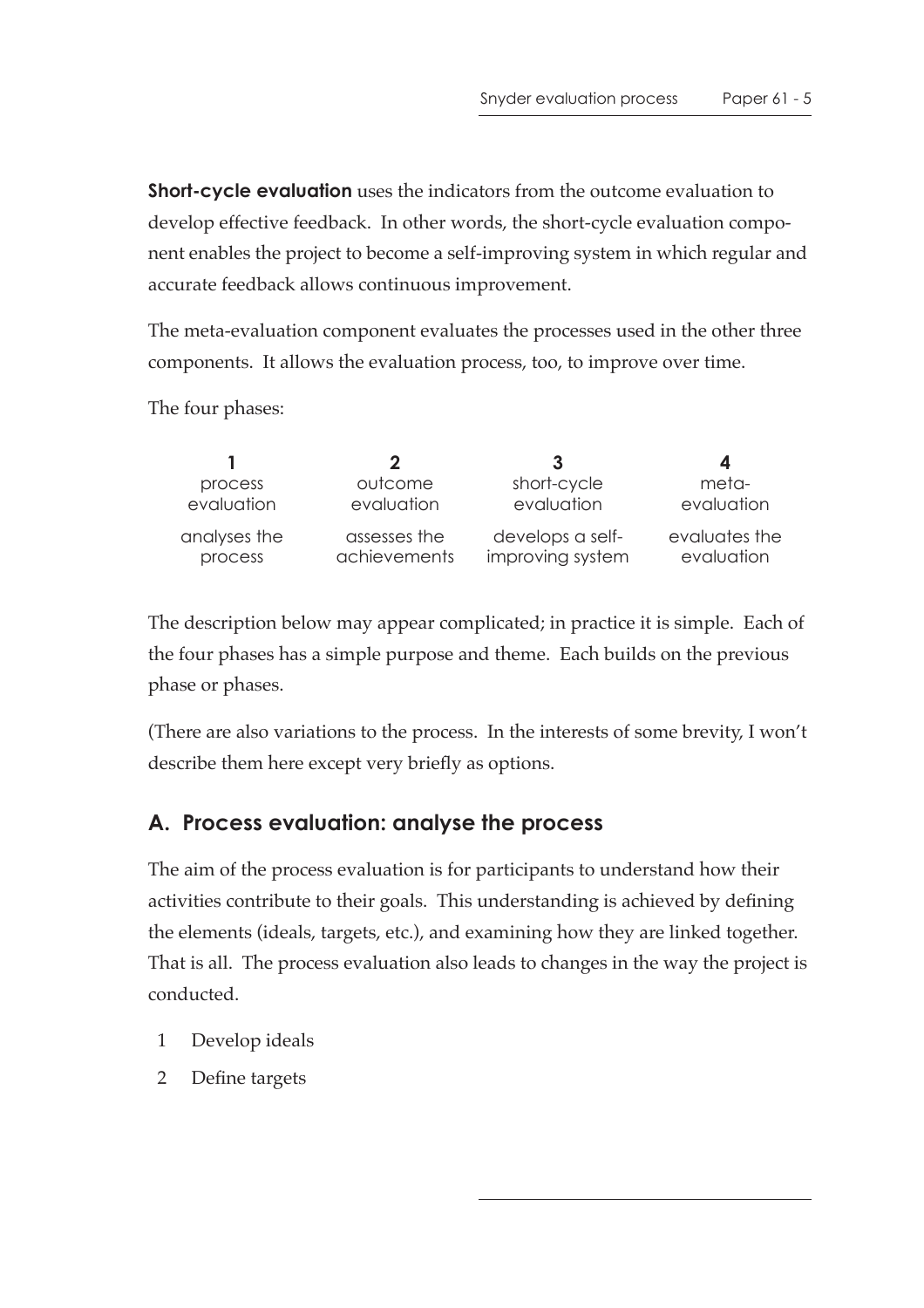- 3 Compare ideals and targets
- 4 Define activities and immediate effects
- 5 Compare targets and immediate effects
- 6 Define resources
- 7 Compare activities and resources
- 8 Plan new or changed activities

### **B. Outcome evaluation: evaluate the process**

Outcome evaluation uses the understanding arising from the process evaluation to identify performance indicators. This is done by identifying those indicators (mostly at the level of resources and immediate effects) which best indicate achievement of the targets and ideals. The indicators can also be used to demonstrate the effectiveness of the project, for instance to funding bodies.

- 9 Note assessable targets
- 10 Note assessable immediate effects
- 11 Note assessable activities
- 12 Note assessable resources
- 13 Develop monitoring activities
- 14 Evaluate achievement

## **C. Short cycle evaluation: develop a self-improving project**

The short-cycle component uses the indicators to set up effective feedback, so that the project (or whatever it is) can become a self-improving system.

- 15 Identify evaluation criteria
- 16 Identify evaluation information
- 17 Identify sources of information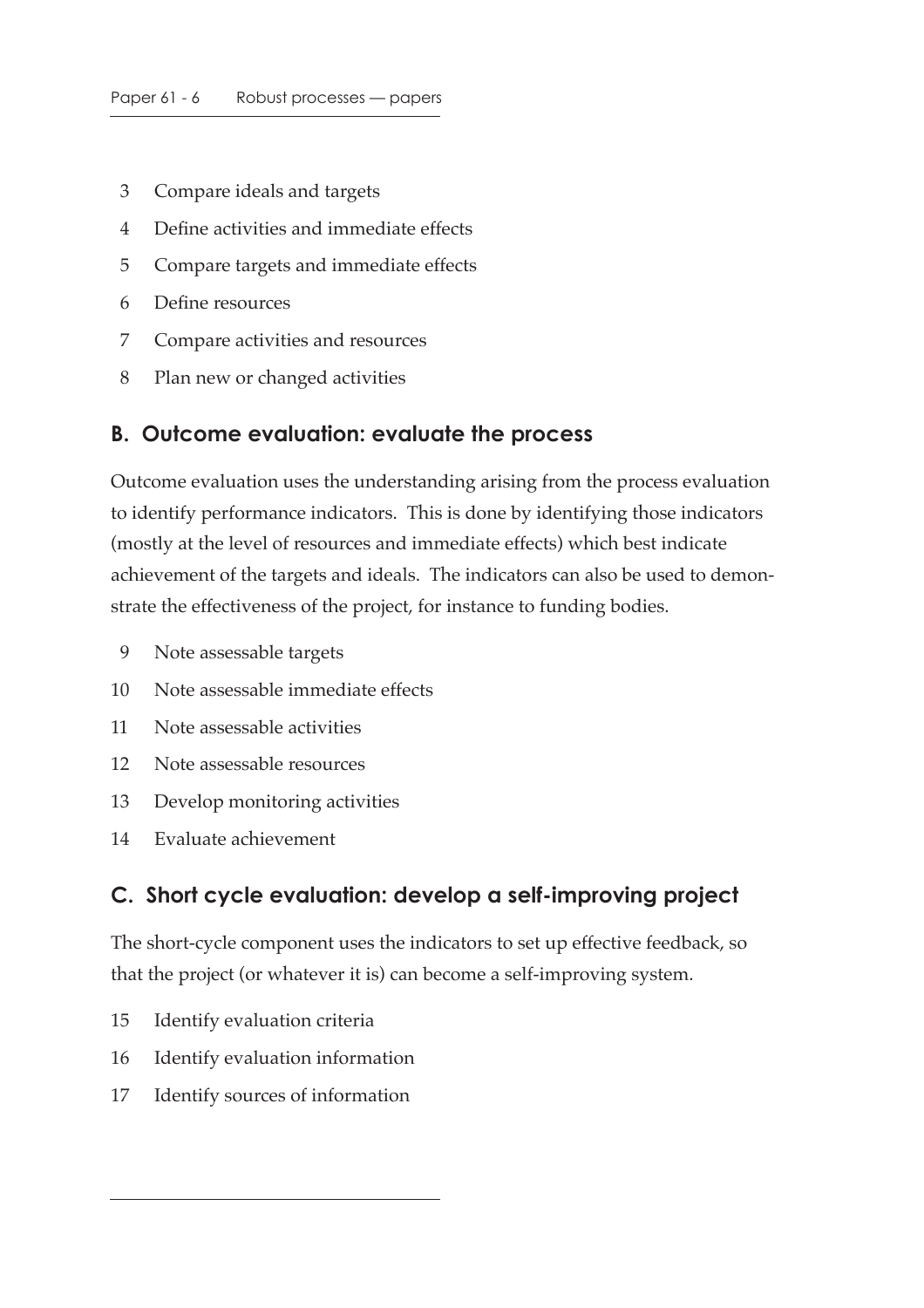- 18 Create information systems
- 19 Review process and outcome evaluations
- 20 Create review mechanisms

## **D. Meta-evaluation: evaluate the evaluation process**

- 21 Recall and describe the evaluation process (or the step being evaluated  $\frac{2}{3}$ )
- 22 Note how well the process worked
- 23 Devise and record suitable improvements

# **The process in more detail**

The remainder of this paper describes in more detail each step of the process shown briefly above. Each step includes an explanation of its purpose, and something about why it is included.

Where appropriate, the description also draws your attention to any other issues to be considered, or to points at which a more detailed procedure may be required.

The process is described step by step. Comments or rationale follow most steps, in san serif font and indented, like this.

# **Orientation**

The orientation consists of preparatory activities. It serves the purpose of preparing for the evaluation to follow, so that it is a constructive activity.

<sup>2.</sup> As I explain later, the meta-evaluation phase is described separately mostly for convenience. In practice it is often most effectively done continuously throughout the other phases of the evaluation.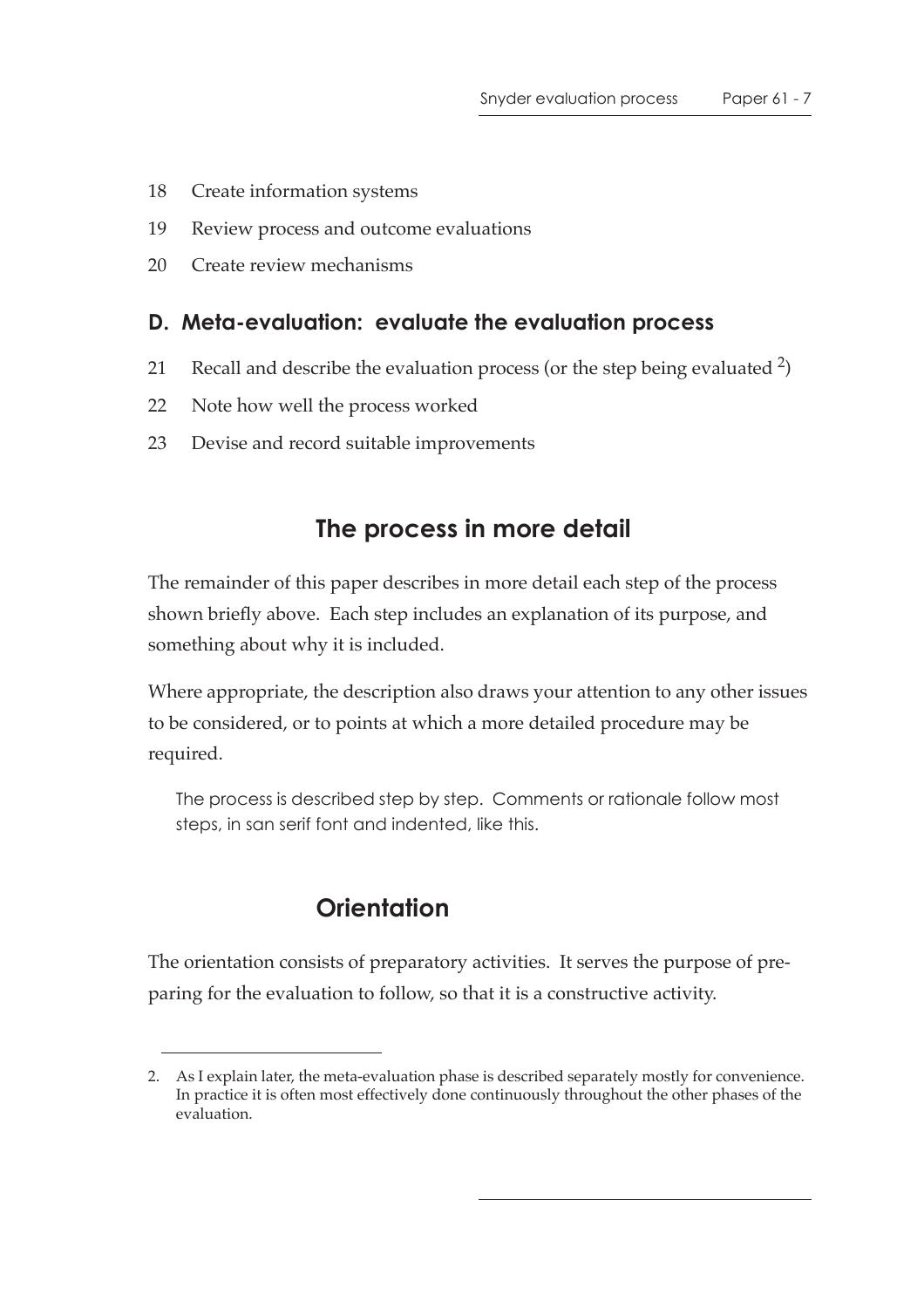Set up a working party, which may consist of the project team, or may also include other "stakeholders" from inside or outside the organisation.

It is often desirable to form a working party consisting of the team members and representatives of the other people who depend on the team, or on whom the team depends. Alternatively, it may sometimes be enough if the team is careful to take the views of these other people into account.

If the project team is small enough, full participation is recommended, preferably with the addition of some external people who have an important stake in the team's activities or achievements.

## **Relationship-building**

Even in an intact work team it is not safe to assume that there are good and open relationships between the different people. Any activity is appropriate if it uses self-disclosure to help people relate to each other as people, and not merely in their usual work relationships.

# **Goal setting**

As part of this, the process to be used can be summarised, and agreement reached on its use and its intended purpose.

The goals are not those of the team in their normal work, but the goals of the evaluation process. The goals of the team are determined later.

People are more accepting of processes which they have previously agreed to

In particular, be clear about the uses other people will make of it.

Denied information about the motives of other people, participants are quick to fear the worst. The truth is almost always safer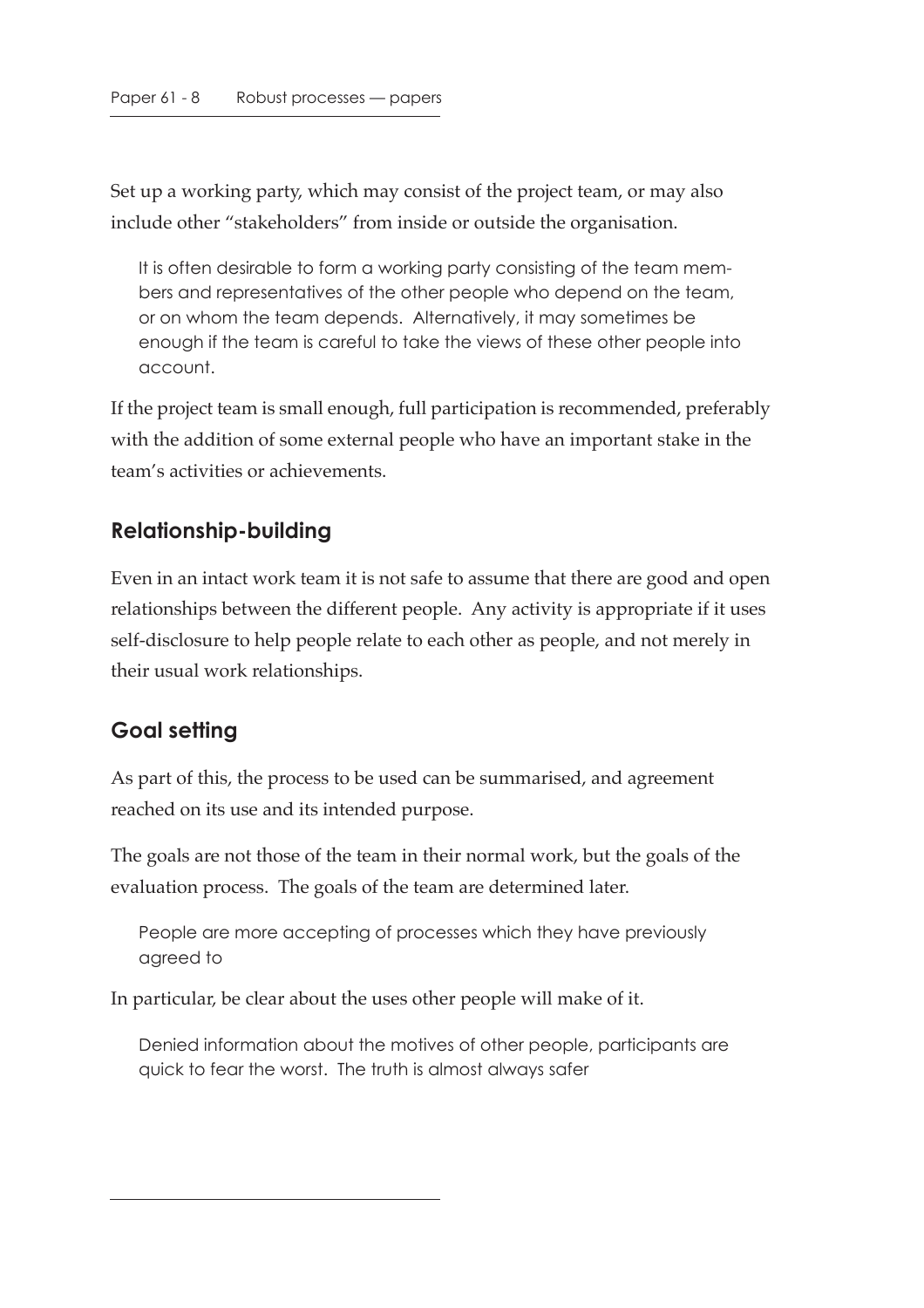# **Climate setting**

The purpose of climate setting is to reach agreement on the style of interaction to be used during the process. This may be done, for example, by agreeing on a set of groundrules which people undertake to observe.

# **Process evaluation: analyse the team process**

This is the process evaluation phase of the process. In it, people work backwards from ideals to resources. At each step, they define two adjacent elements and compare them.

## **Options**

If an intact team is unable to agree on the project goals, instead work outwards from activities to ideals, then refine the ideals, then work back to activities again.

In a beginning team which has no previous process to analyse, begin as described below by defining the ideals. Derive the targets and activities from the ideals. Then identify the resources and the immediate effects (intended and unintended) from the activities.

You will recall that the process evaluation component is an analysis of the links between the elements of the systems model. It works by comparing adjacent elements of the model, looking for mismatches. It pays particular attention to "orphans" — items which are not represented in adjacent elements.

This analysis enables the team members (and other participants) to understand the process by which activities and resources are transformed into targets and ideals.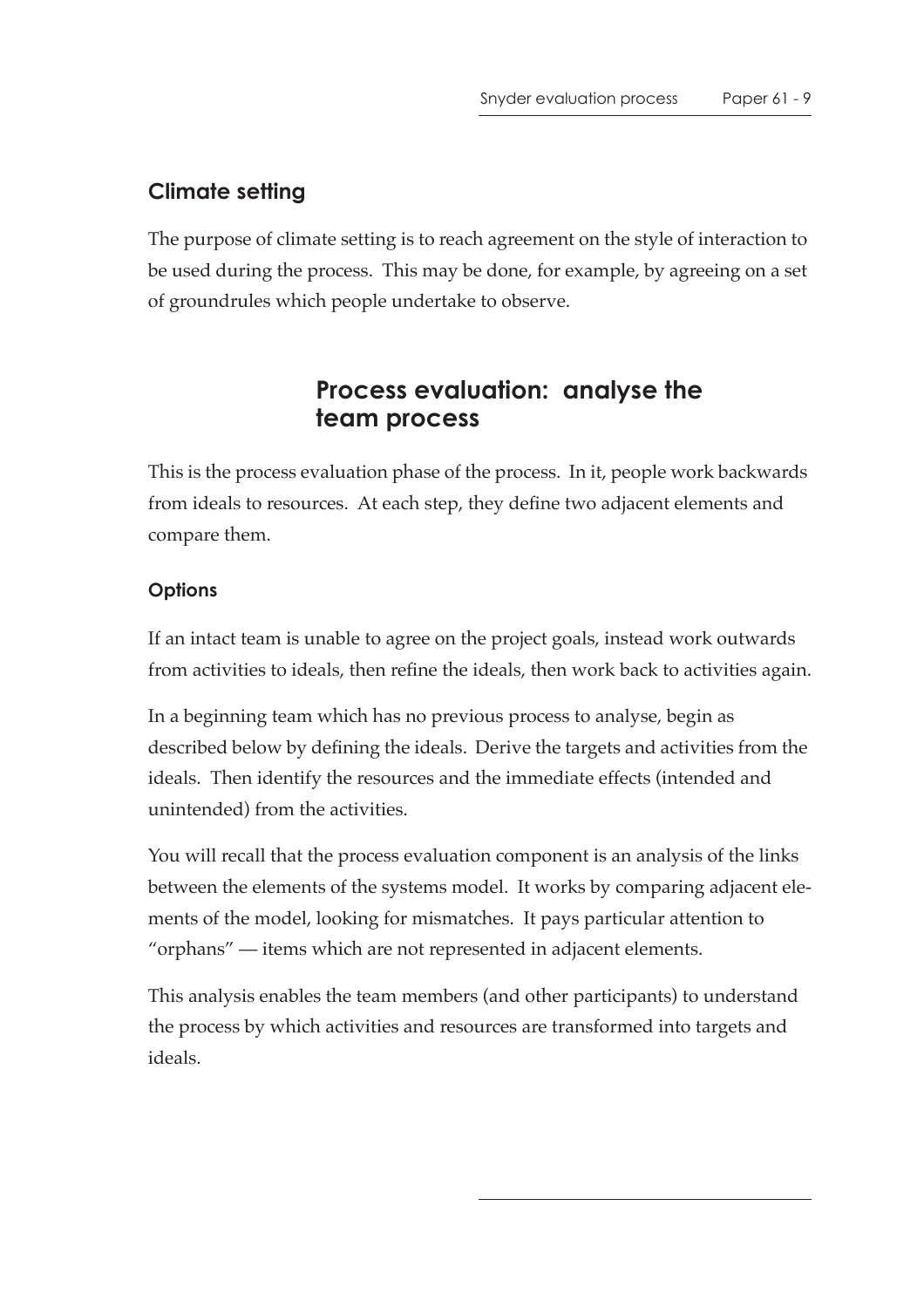#### **1 Develop ideals**

This uses a process known as search,  $3\overline{ }$  where people develop a description of an ideal future. It has a number of sub-steps.

As a process, search offers a number of advantages...

By asking people to project a future ideal, it generates more agreement than other goal-setting procedures — people are often much more agreed about ends than about means

Search also allows the values that people hold as important to be expressed indirectly. If you ask them directly, you are more likely to get their "espoused values": those they think they hold or should hold.

Search usually also further enhances the relationship-building which took place previously

a. Participants develop tentative ideals

This develops a first approximation to project ideals, to be refined in the following steps

b. If only the project team is participating, other stakeholders are defined

The team may otherwise neglect the needs of the wider organisation (if they are part of one) or its clientèle

c. The needs of other stakeholders are defined

The purpose of this step is to encourage the participants to take the needs of everyone with a legitimate stake in the project into account. The more limited the range of participants, the greater the importance of this step

At the very least, if the project is within an organisation, the goals of the organisation as a whole are taken into account. So are the goals of the level above the

<sup>3.</sup> For a more detailed description of search in workbook format, see Bob Dick (1989), *Search*, Chapel Hill: Interchange. Search is a development of the Centre for Continuing Education at Australian National University; see Merrilyn Emery (1981), *Searching: for new directions, in new ways, for new times*, Canberra: Centre for Continuing Education.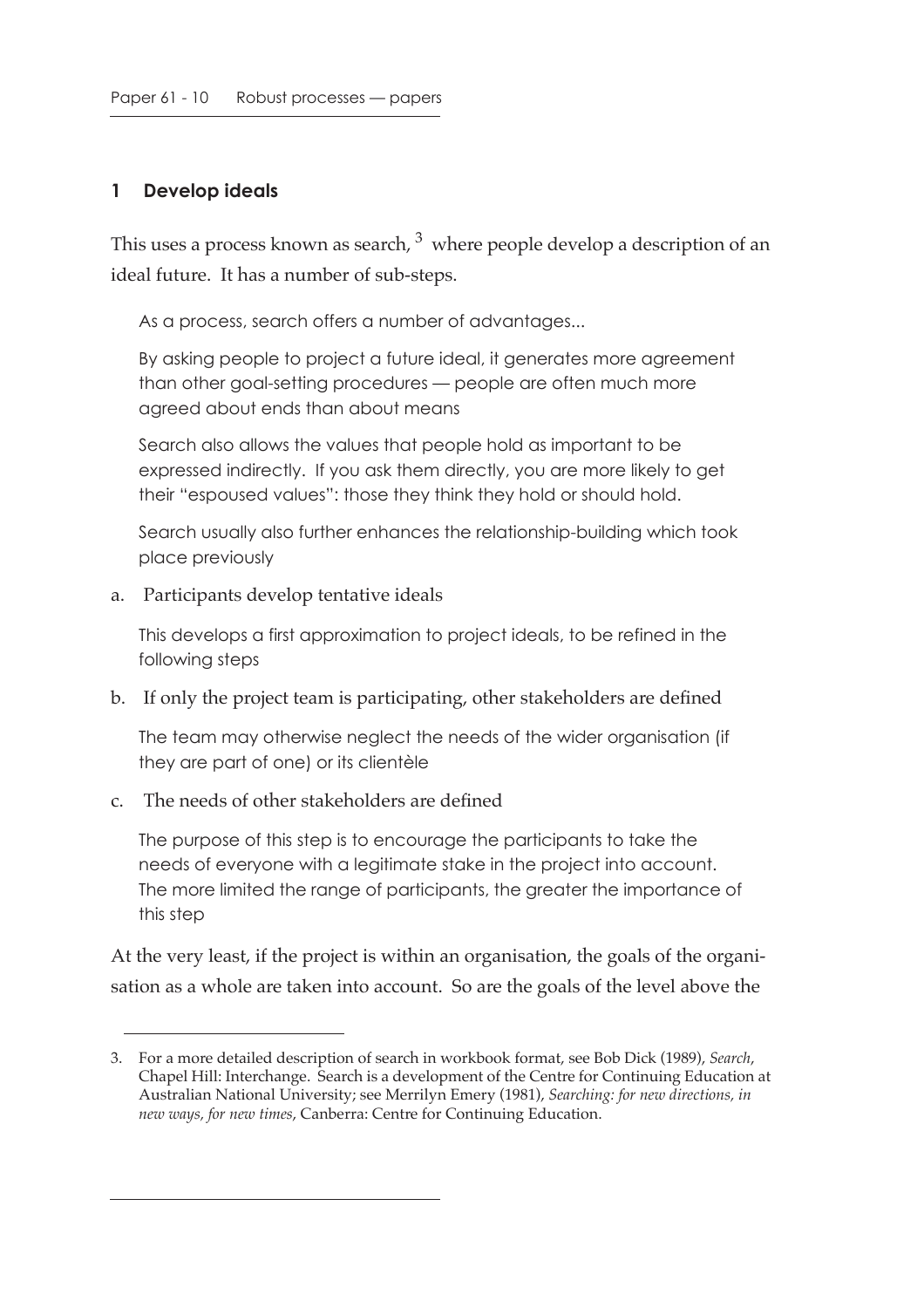team. If appropriate, so are the team's interdependencies with other teams at the same level, or with other stakeholders outside the project team

d. The ideals are refined to take account of the legitimate needs of the stakeholders

If stakeholders are defined first, the creativity of the team may be reduced. This design (tentative ideals which are then refined) provides creativity without ignoring the environmental realities

e. The elements of the ideals are arranged in order of priority by using some system of multiple voting  $4$ 

The important ideals provide the criteria against which project performance can be evaluated. In this way the team is able to check that its activities and resource use are directed towards the most important outcomes

## **2 Define targets**

Note: it is important that the targets are defined at first without taking the ideals into account, as far as possible. If there are already defined targets, these can be used.

List the targets which the project team actually pursues at present (from documentation, if it exists). Identify their present priorities, if known.

Although the ideals provide the reason for the project's existence, they cannot be evaluated. Targets are part of what allows progress towards the ideals to be monitored

## **3 Compare ideals and targets**

This and similar steps constitute a long-cycle process evaluation.

4. Each person is asked to choose several items. There is then a much greater likelihood that some items will have the approval of almost everyone. You can achieve the same effect by giving everyone a number of votes to spread around the items. To increase agreement further, ask people not to vote for items which they themselves contributed.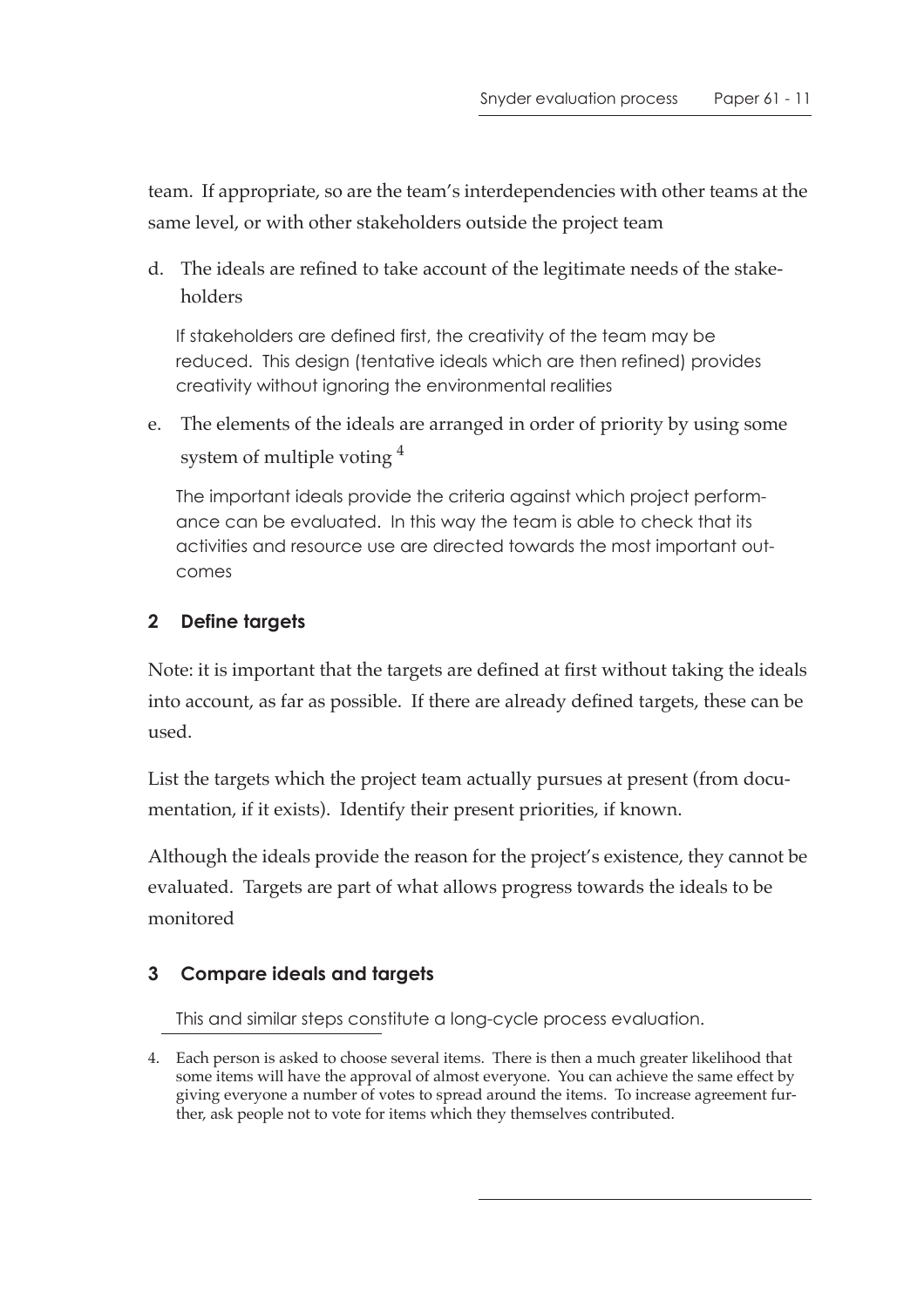a. Consider each target in turn, in order of priority. Identify what ideals, if any, the target helps to achieve.

This can be regarded as an application of the 80/20 rule: are the most time- and resource-consuming targets the most important targets as assessed by the ideals they address?

b. Focus now on the ideals which do not seem to be addressed sufficiently by the targets. This indicates either that the ideals are faulty, or that there are missing targets: amend them accordingly.

Provided the targets and ideals were independently defined, a close correspondence between them is a sign that the targets are appropriate

c. Focus now on the targets which do not seem to address the ideals. This indicates either that the target is not needed, or that some parts of the ideals are missing: amend them accordingly

The reasoning is similar to that for the previous sub-step

#### **4 Define activities and immediate effects**

As before, it is important that activities and immediate effects are defined directly, not by reference to the ideals or the targets.

For some purposes, activities and immediate effects can be separately defined, immediate effects first.  $5 \text{ In general, however, a project evaluation will be easier}$ if both are defined at the one time (particularly if there are no team "clients" present to identify the immediate effects).

a. List the project activities. This is most easily done by asking individuals to do it, and then pooling their lists.

Begin with activities.

<sup>5.</sup> This is most likely to be true for non-participative evaluation by an independent evaluator; it is sometimes true for participative evaluation when it is large-scale evaluation, or where there are stakeholders present who can identify the immediate effects. Team members are often surprisingly unaware of the immediate effects of their actions.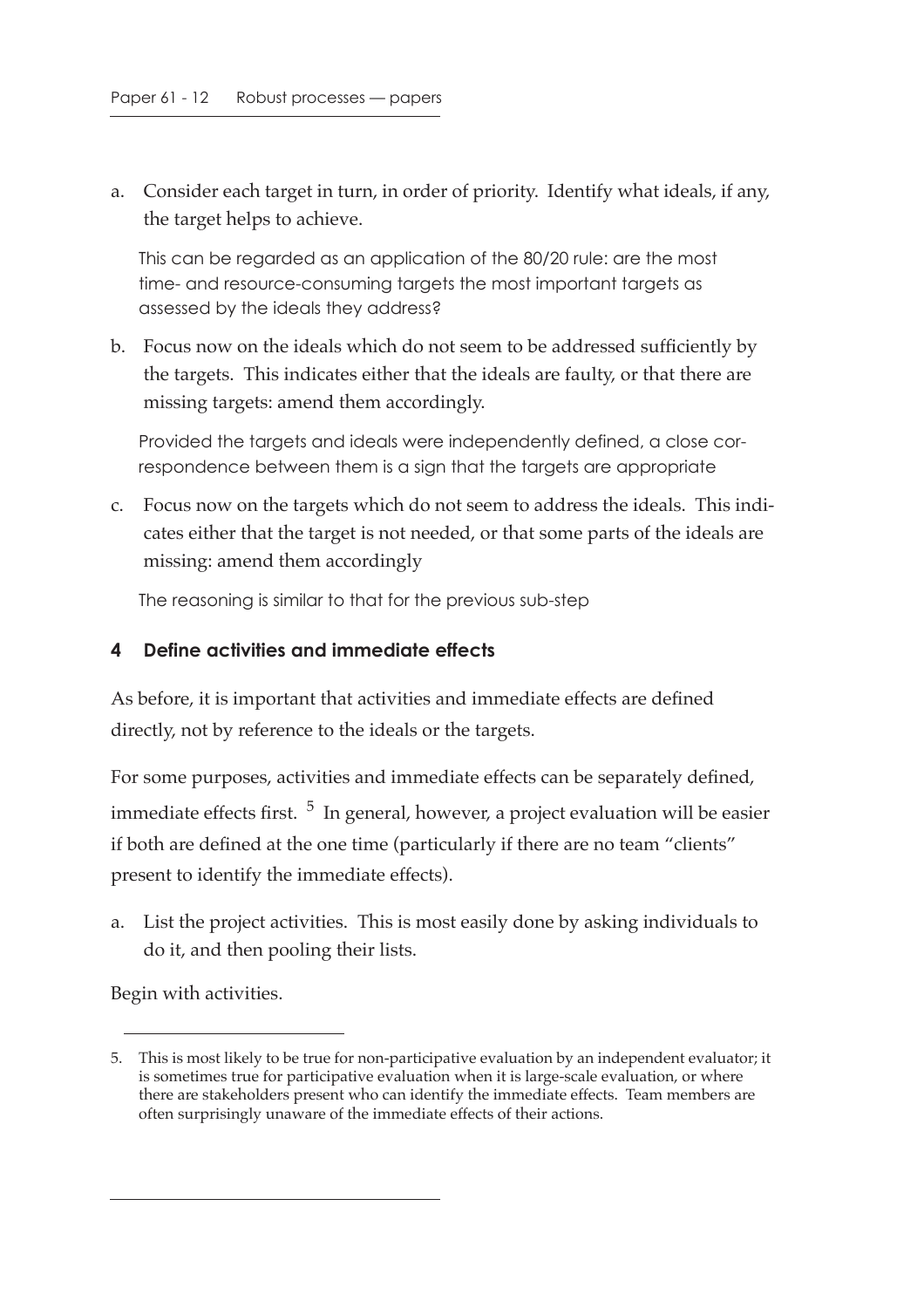Team members are often blind to many of the effects their activities produce, though "serving the project's clients" (inside or outside the organisation) is almost certainly an important part of the ideals. Activities, on the other hand, are usually easy to identify

b. Use multiple voting to arrange the activities in order of their consumption of time and other resources

Enabling a further application of the 80/20 rule. You wish to know if the most resource-consuming activities are those which contribute most to the important ideals

c. For each activity (beginning with the most resource-consuming) list the important immediate effects

As mentioned above, most project teams find it hard to identify immediate effects directly. They can, however, identify the activities. Having done so, they can then identify the immediate effects of each activity with relative ease

Make a special effort to identify all important immediate effects, both desired and undesired, both intended and unintended.

The immediate effects often provide many of the most useful and important performance indicators, developed in the later phases

#### **5 Compare immediate effects and targets**

Resource-consuming activities have immediate effects. In an effective team, these immediate effects are part of the necessary steps on the way to achievement of the ideals.

This step resumes the long-cycle process evaluation.

a. Consider each of the activities in turn, beginning with the most resource-consuming of them

Continues the application of the 80/20 rule. You want to know the value of the most resource-consuming activities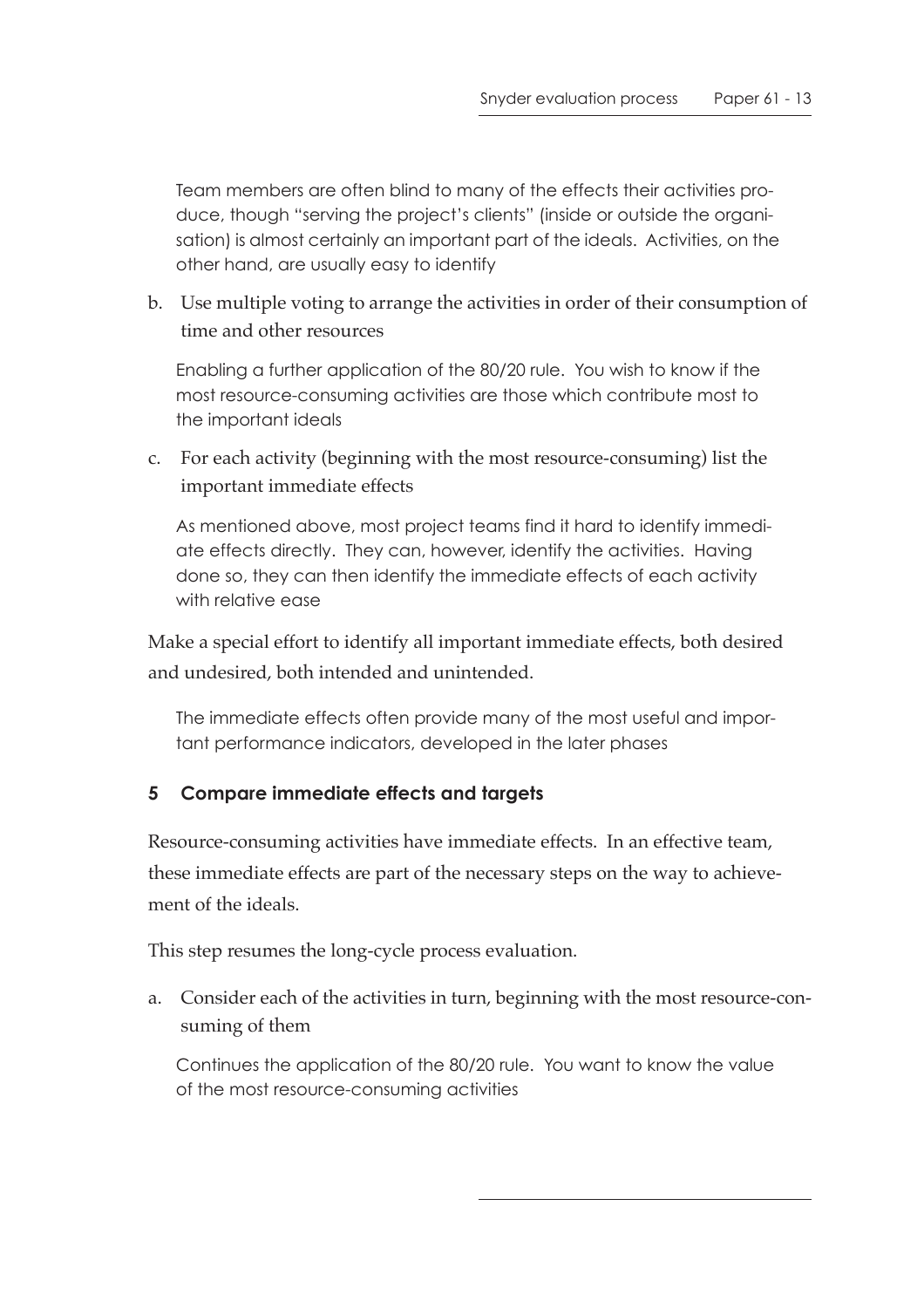b. Identify what targets, if any, each immediate effect helps to achieve

The 80/20 rule: are the most time- and resource-consuming targets the most important targets? This is assessed by the parts of the ideals which they address

c. Focus now on the targets (and associated ideals) which do not seem to be addressed sufficiently by the immediate effects. This indicates either that the target is faulty, or that there are missing activities: amend them accordingly.

Is there a close correspondence between the immediate effects and the targets? This indicates that the associated resource- consuming activities do contribute towards the target, and hence towards the ideals

d. Focus now on the activities whose immediate effects do not seem to address the targets and ideals. This indicates either that the activity is not needed, that some target is missing, or that there are some unintended effects: amend activities or targets accordingly.

The reasoning is similar to that for the previous sub-step

e. Focus on the unintended effects. If any of these are harmful, manage them in some way.

It may otherwise happen that the intended effects of the important activities are undermined by the unintended effects

#### **6 Define resources**

Resources consist of anything which is a cost to the team or the organisation. They include money, materials, services, information, and the like — in fact they are the inward interdependencies from other teams or from the environment of the organisation

#### **Options**

Derive the resources from the activities. This is usually the preferred option, as otherwise the non-dollar resources are usually difficult to define. The sub-steps for this option are described below as steps a and b.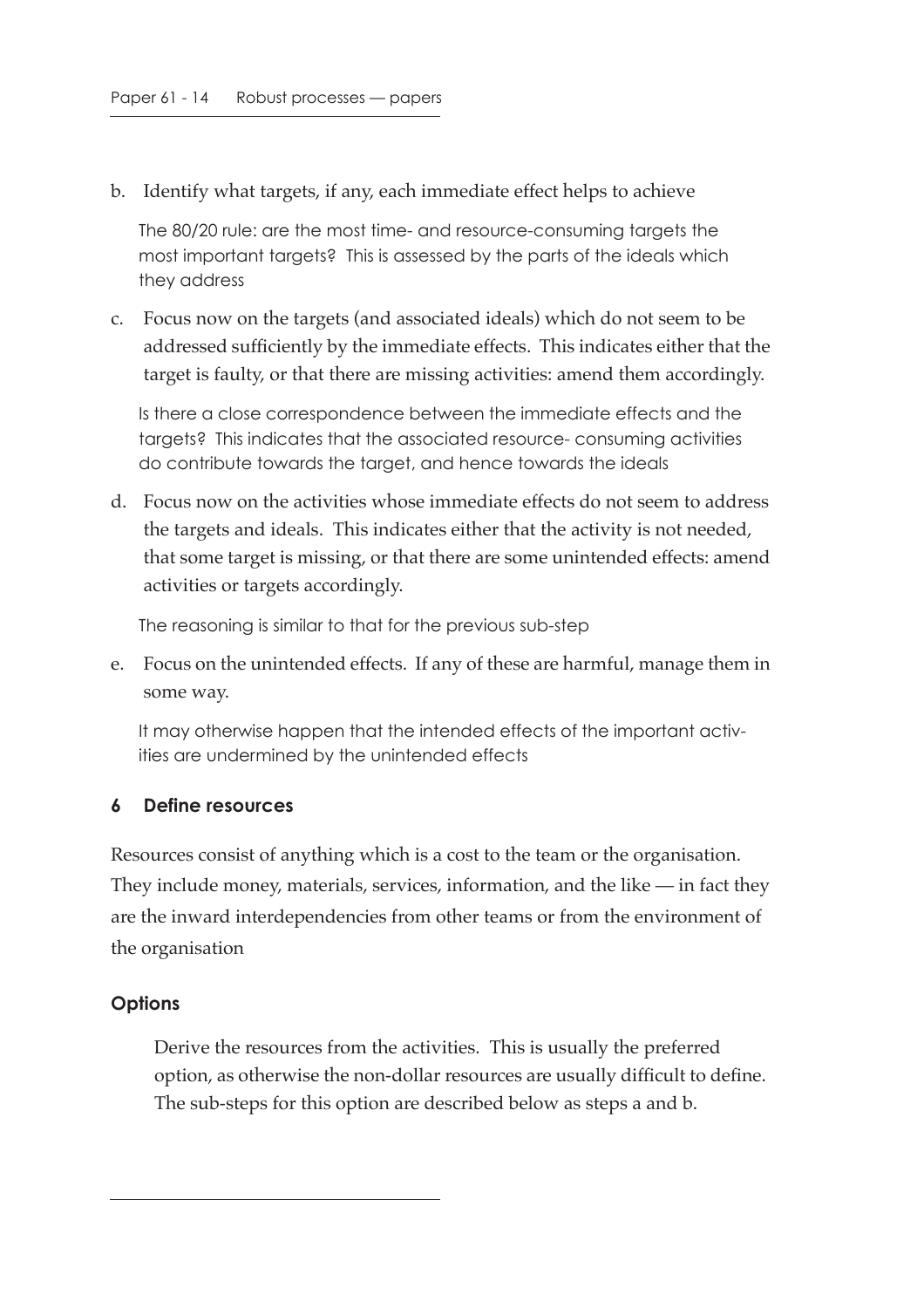- **or** Define the activities independently, without consideration of the activities which consume them. If this option is followed, the sub-steps are similar to those for the other parts of the process evaluation.
- a. Consider the activities in order of importance. For each of the important activities, define the resources which it consumes.

The resources collectively define the costs (in dollar and other forms) of what the team does

List resources (such as materials which have an obvious cost), and also resources (such as skills and human energy and the like) where the costs are less tangible.

Intangible resources tend to be overlooked unless special attention is given to them. (This is a particular difficulty when the resources are defined directly: the alternative option for this step)

b. Order the resources in terms of their costs to the organisation and team (include non-dollar costs too)

Anything which reduce costs without reducing outcomes is an improvement. Non-dollar costs are important too (and tend to produce longterm dollar costs or benefits)

## **7 Compare resources and activities**

Resources, as already mentioned, are costs. Activities which contribute to the ideals produce benefits. In an effective team, the most costly resources are consumed by those activities which do most to achieve the most important ideals.

## **Options**

When the resources are derived from the activities, check that the most expensive resources are consumed by the most important activities. This corresponds to the first option immediately above, and is described in detail below.

**or** When the activities are defined independently, compare activities and resources as for the other comparisons in this phase. That is, identify which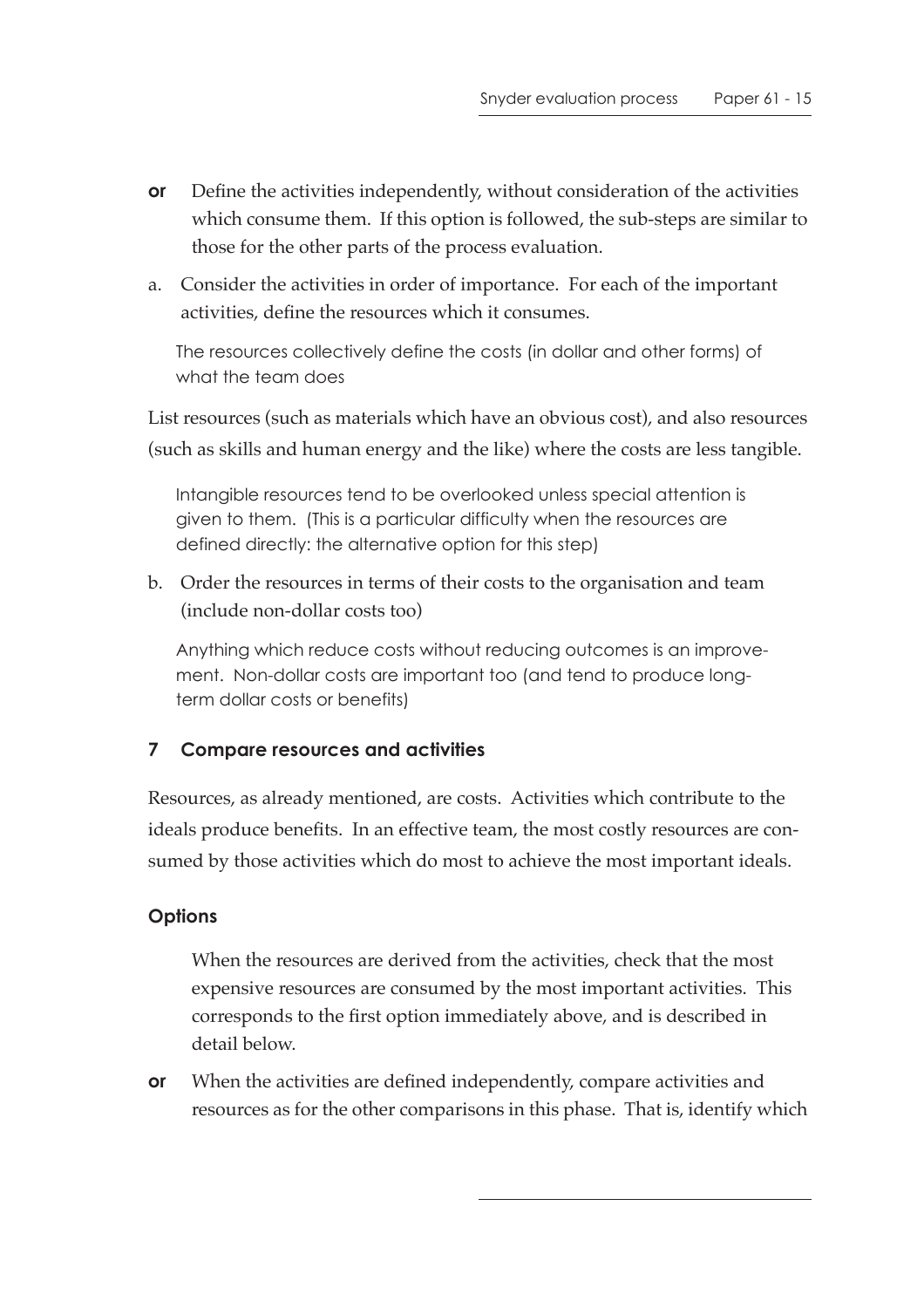resources are consumed by which activities; then examine those resources which do not seem to be required, and those activities which are overresourced or under-resourced in terms of their importance.

This step resumes the long-cycle process evaluation. Only the first option is described.

a. Consider each resource in turn, in order of cost. Re-order the resources in terms of cost.

The most costly resources warrant the most attention

b. Focus now on the activities which are resource expensive but do not contribute strongly to the ideals. Any reduction in the resources they consume, or the costs of those resources, is probably worth achieving.

This is to identify the resources which could be better used by being directed towards more important activities

c. Focus now on the expensive resources (expensive in dollars or other costs). Identify any where resource substitution might lower the costs.

The ideal, in this and sub-step "b", is that the most costly resources are consumed by activities which contribute strongly to the ideals. If this is not true, a change in resource allocation is probably worthwhile

#### **8 Plan new or changed team activities**

In this step, the desirable changes identified in previous steps are gathered and checked. An implementation plan for achieving them is developed.

a. Gather together and list the changes identified in steps 3b, 3c, 5c, 5d, 5e, 7b, and 7c. Initially, list them in this order (beginning with those from step 3b)

To plan improvements, you first identify them and then work out how they can be implemented. This sub-step prepares for the implementation

b. Select the order of importance of the identified changes — which will do most to improve the achievement of the team ideals with the same or reduced costs (including psychological costs)?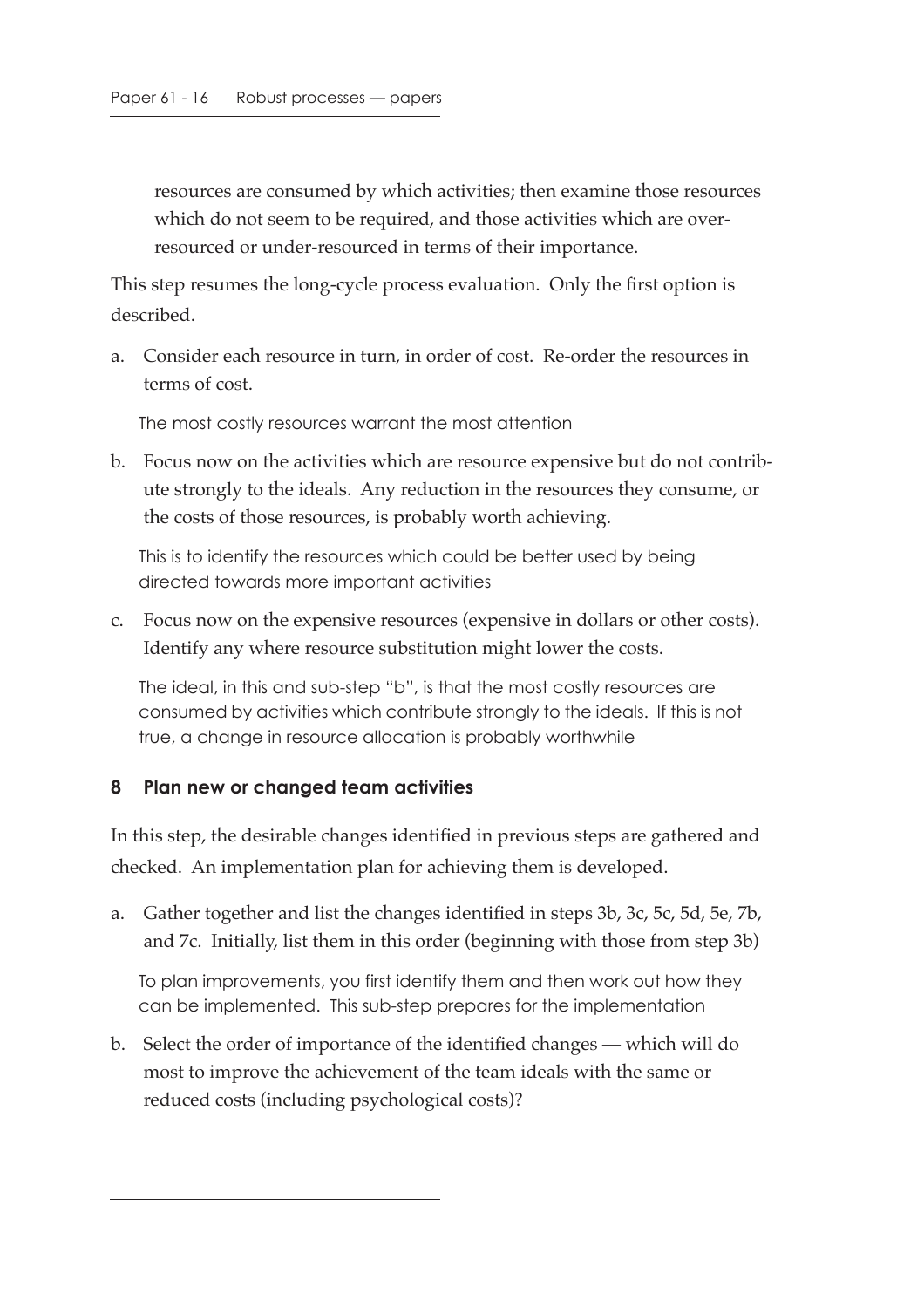You may have identified more potential improvements than are worth pursuing. This ensures that you give priority to those changes which are most worth implementing

c. Develop implementation plans which specify who will do what by when. You may find both event track,  $\frac{6}{9}$  job redesign  $\frac{7}{9}$  and role negotiation  $\frac{8}{9}$  useful here. 9

This is a substantial step, for which only a cursory description is given here.

Unless plans specify who will do what by when, they may not be implemented. Event track does this, and at the same time builds in flexibility and monitoring. Job redesign and role negotiation ensure that the changes are planned and implemented for maximum satisfaction within the work team

Note: Before beginning implementation, it is important to negotiate any changes with anyone else who may be affected

What appears an improvement from the perspective of the team may not be, when the views of other organisational members or clients are taken into account

<sup>6.</sup> Event track is an action planning process described in "Helping groups to be effective" (Interchange, Brisbane, 1991). Its steps may be summarised as follows. An initial phase develops a rough action plan: (1) identify goals; (2) identify possible actions; (3) choose the most important of these actions; (4) arrange these actions in sequence. A second phase refines this rough action plan by carrying out these steps for each action in turn: (5) identify other actions required to complete the step; (6) check the assumptions built into the plan, including assumptions about coordination and resources; (7) identify potential problems, adding extra steps to prevent them, and deal with them if they still occur.

<sup>7.</sup> Job redesign is a process by which a work team analyses its work performance and its satisfaction, and devises alternative work methods which improve either satisfaction or performance without reducing the other.

<sup>8.</sup> In role negotiation, team members first identify what they would like to have from one another, both materially and psychologically. They then negotiate ways of increasing the satisfaction or performance of each other without at the same time decreasing the satisfaction or performance of other people inside or outside the team.

<sup>9.</sup> Event track is most suitable for single but complex changes which require substantial planning. Job redesign will often be found appropriate for addressing a number of changes at the one time, especially in "blue-collar" jobs where the work is mostly physical and technical. Role negotiation will often achieve the same outcome in other types of job.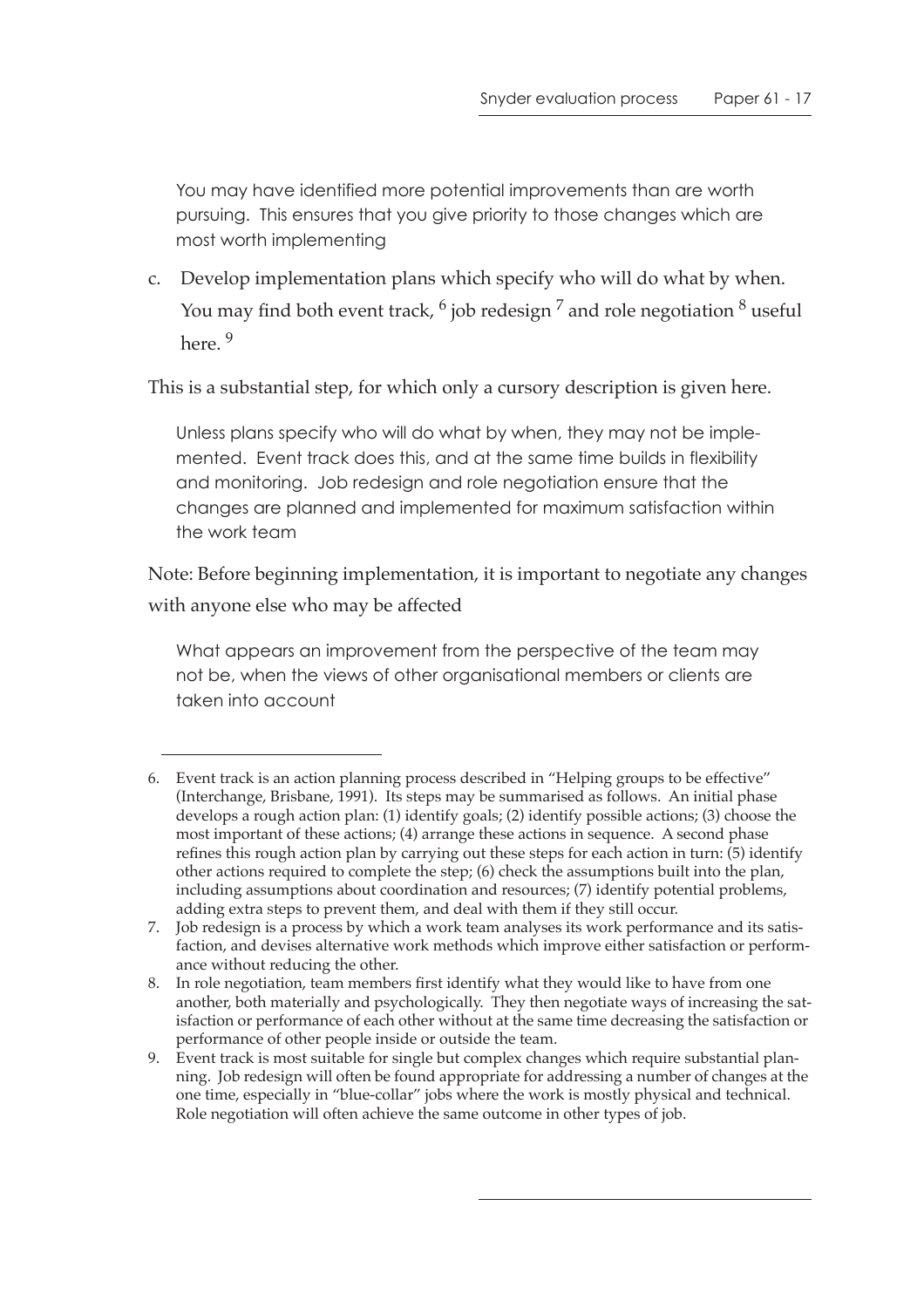d. Rate the ideals for how well you think they have been achieved. This can most easily be done by asking team members (and others, if present) to provide individual estimates and then collate them.

This may encourage team members to revise the priority of the changes previously decided. It also provides a base-line against which the later outcome evaluation can be compared. This acts as a further check on the adequacy of the process evaluation

The foregoing steps conclude the phase of process analysis. The links revealed in the analysis are now used to identify which resources, activities and outcomes can be evaluated. This evaluation follows...

# **Outcome evaluation: evaluating the process**

This phase allows the project team (and other participants) to make use of the process understanding developed in the first phase. This is done by identifying performance indicators which can monitor progress towards the ideals and targets on a moment-by-moment and day-by-day basis. The indicators can be used in any of three ways: demonstrating project effectiveness to others; redesigning the project as a self-improving system (in phase 3); and doing a self-evaluation of the project as a check on the process analysis in phase 1.

During the steps in this major stage, the important ideals are "tracked back" though the analysis to the point where they are evaluable, either qualitatively or quantitatively. Items which are evaluable only qualitatively are further tracked back until they are quantitatively evaluable, if possible. The analysis begins with targets, as the ideals cannot be directly evaluated.

As far as possible, indicators are identified among resources and immediate effects; this constrains the project team members less than specifying activities as indicators. The aim is to finish with a package of indicators which adequately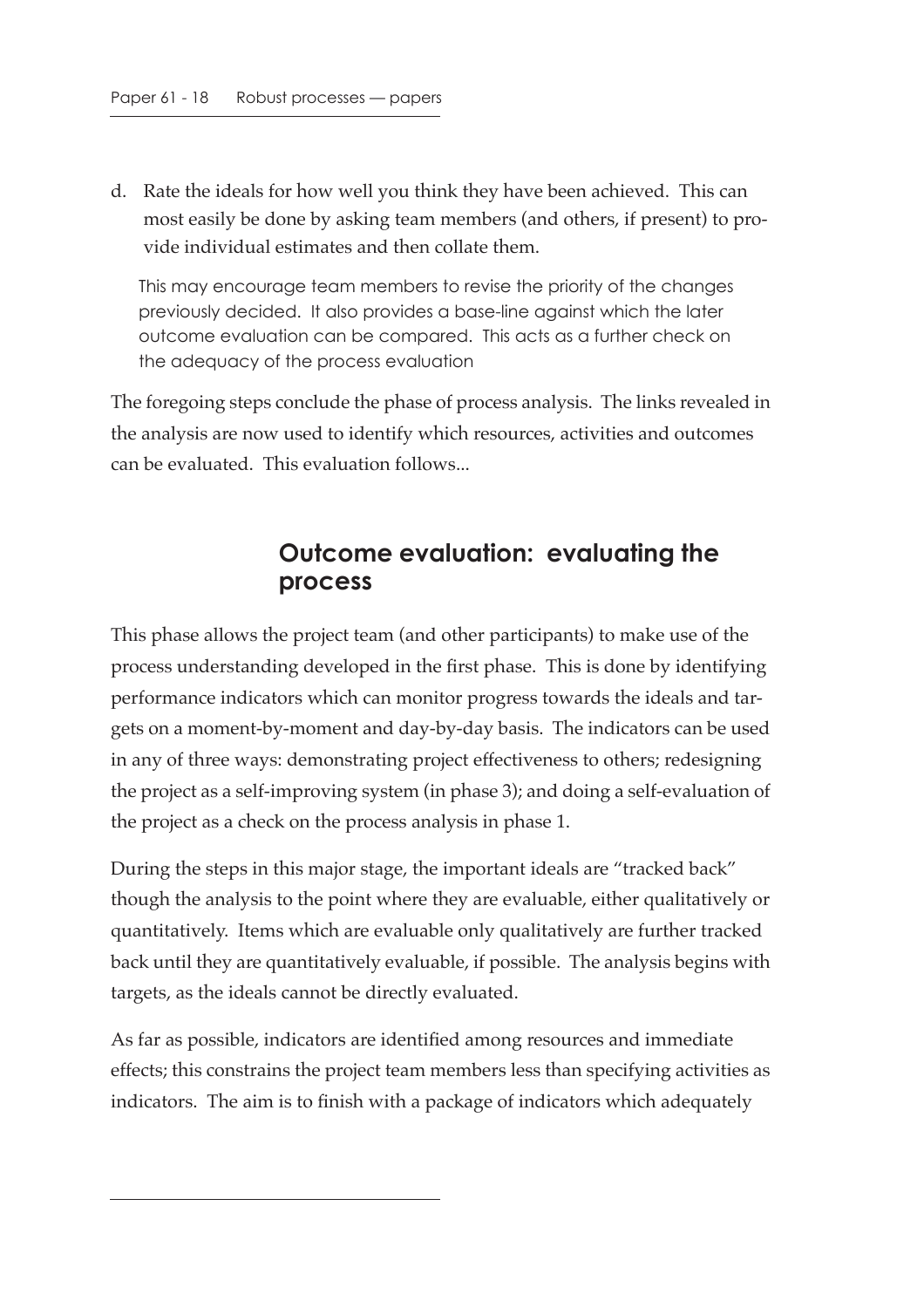sample the ideals, and adequately sample resource use, intended immediate effects, and unintended immediate effects.

### **Option**

Instead of separating out phases 1 and 2, as is done here, it is possible to merge them. So, for example, the ideals and targets can be defined and compared (part of phase 1), and evaluable targets can then be chosen (part of phase 2); and so on, working back from ideals towards resources. When the project is small and time is limited, this alternative may be preferable.

### **9 Note assessable targets**

a. Identify those ideals which are most important

These form the basis of the ongoing evaluation. If they are poorly chosen, the whole evaluation is called into question

- b. Mark those targets which most contribute towards the chosen ideals. Decide if in the future they are...
	- not evaluable
	- evaluable if base measures are established
	- evaluable qualitatively without base measures
	- evaluable quantitatively without base measures

The intention is to carry out evaluation as rigorously as possible, but also as close to the ideals as possible so that the gap between ideals and measure is small. <sup>10</sup> If you use performance indicators which are at a large remove from the ideals, people may find ways of achieving the indicator without necessarily moving towards the ideals. The ideal is an indicator which is very specific and easy to use, and which relates clearly and directly to an important part of the ideals

<sup>10.</sup> In statistical terms, you are striving for indicators which have both validity (measure what they are supposed to) and reliability (are not so vague or fuzzy that they are inherently inaccurate).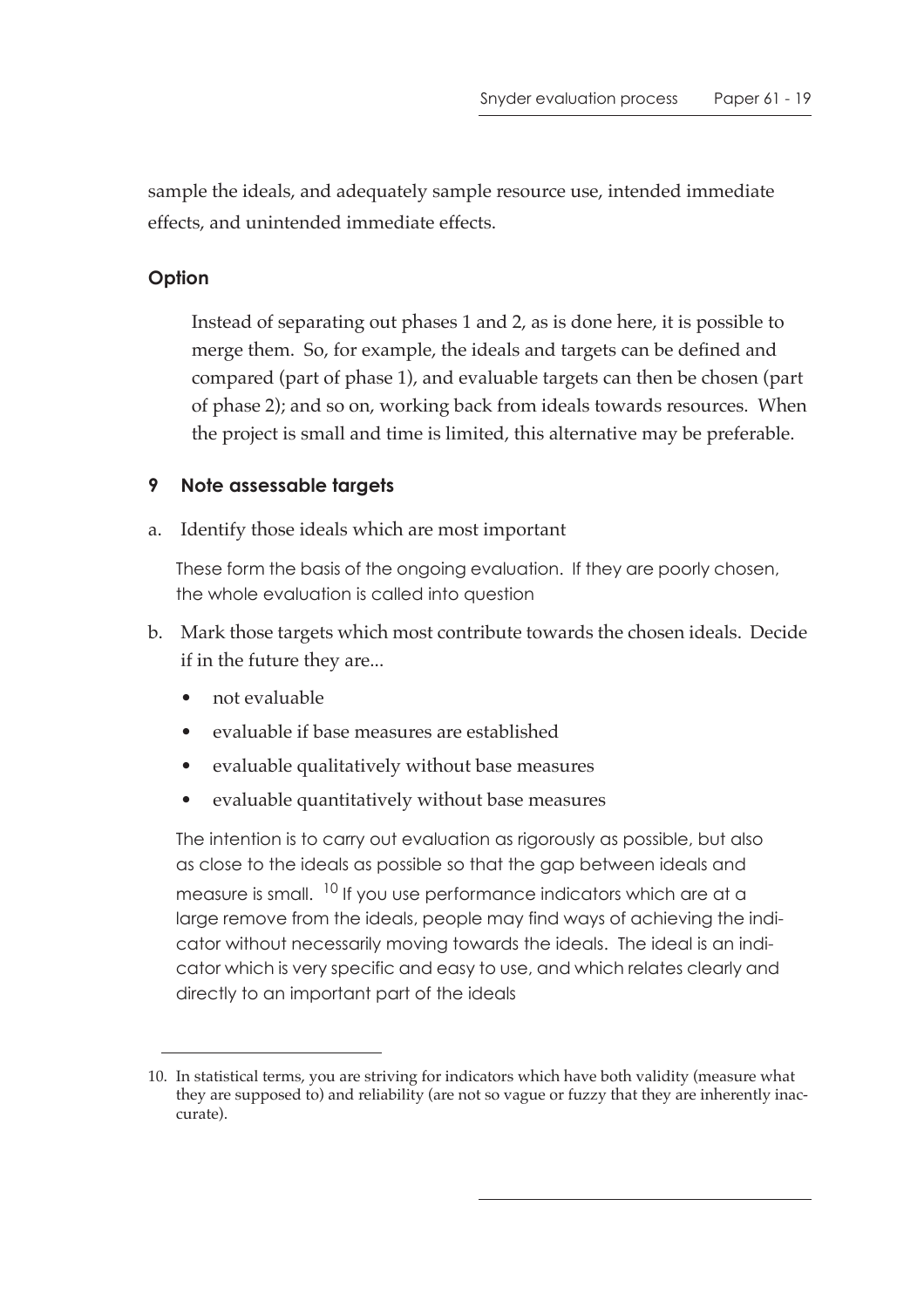c. Develop plans for setting up the present base measures which will allow later evaluation of the targets

Without present base measures you may have no way of interpreting later measures of some of the targets

Further steps in this sub-section track the unevaluable and qualitativelyevaluable items back to the earlier items which relate to them. A common pattern is that something is quantitatively evaluable as a resource or activity, where it is at some distance from the ideals, even where it is only qualitatively evaluable as an immediate effect or target.

In short, find qualitative and quantitative indicators among earlier elements for the important ideals (which are unevaluable)

#### **10 Note assessable immediate effects**

a. Identify those immediate effects which contribute to important but unevaluable targets

This continues the process of tracking back through the model

b. Identify also those immediate effects which are most unintended and undesirable

Unintended immediate effects are often overlooked unless you direct attention to them. Yet often the overall achievement of a project depends as much on avoiding unwanted outcomes as achieving wanted outcomes

c. If the immediate effects from "a" and "b" are evaluable, decide how they will be evaluated (preferably by the person who can make most direct use of the information).

Finding evaluable immediate effects which can act as an indicator (a "proxy") for unevaluable targets

A combination of wanted and unwanted immediate effects is most often appropriate.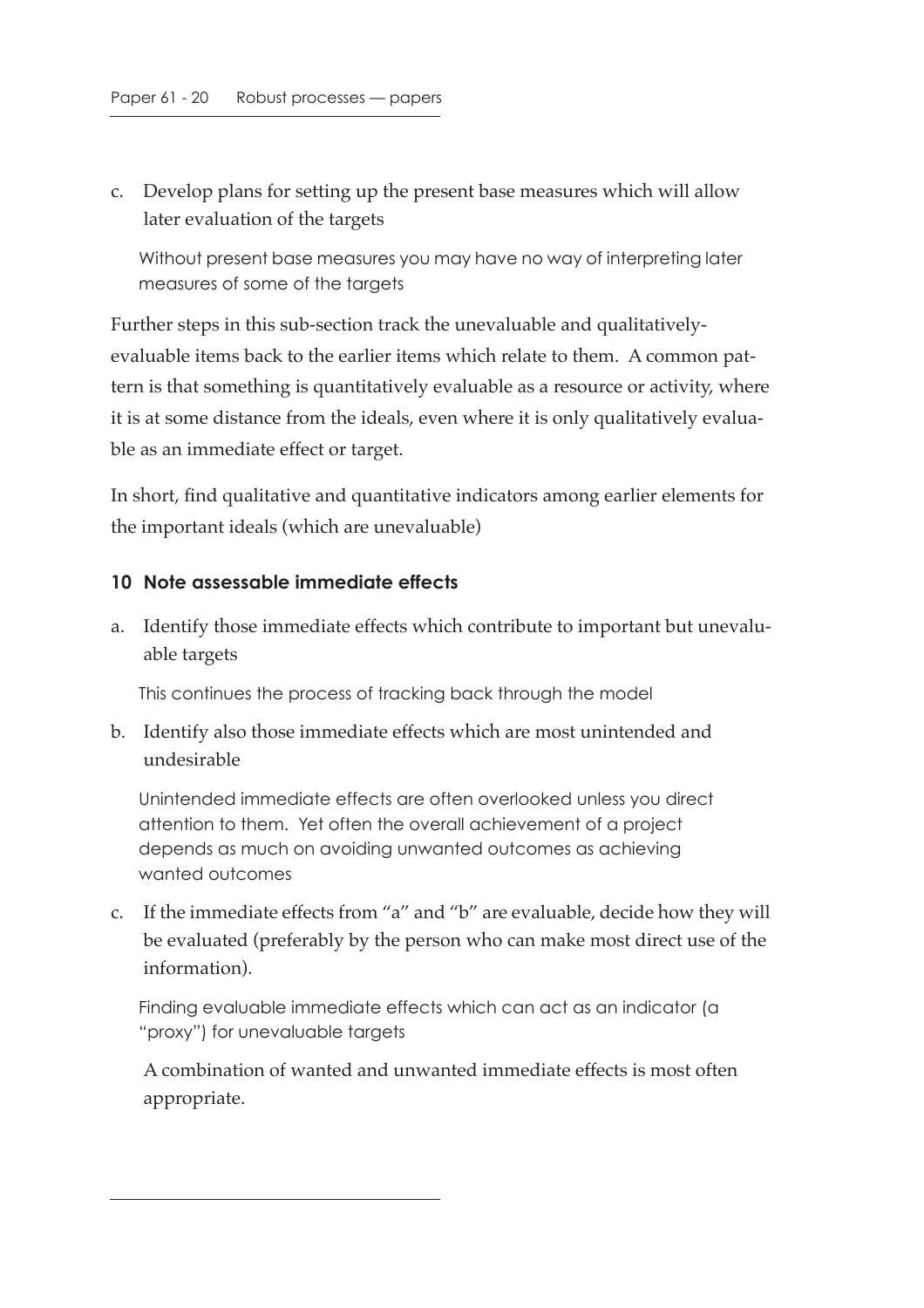To encourage maximising the wanted outcomes while controlling the unwanted outcomes

d. Identify those immediate effects which contribute to important targets which are qualitatively evaluable only

Tracking back

e If they are quantitatively evaluable, decide how they will be evaluated (preferably by the person who can make most direct use of the information).

Again, finding measurable immediate effects which can act as a proxy measure for targets which are only qualitatively evaluable

#### **11 Note assessable activities**

Activities are often evaluable even when outcomes are not. In such instances, multiple activities are a safer proxy than single activities.

Note. As mentioned previously, the use of activities as indicators may unnecessarily constrain project team members. Provided they achieve the outcomes within the resource constraints, it is usually better to let them decide for themselves how to do this. (However, sometimes indicators at the activity level are required to sample the ideals adequately)

a. Identify those activities which contribute to important but unevaluable targets

Tracking back

b. If they are evaluable, decide how they will be evaluated (preferably by the person who can make most direct use of the information)

Proxy indicators for unevaluable targets

c. Identify those activities which contribute to important targets and immediate effects which are only qualitatively evaluable

Tracking back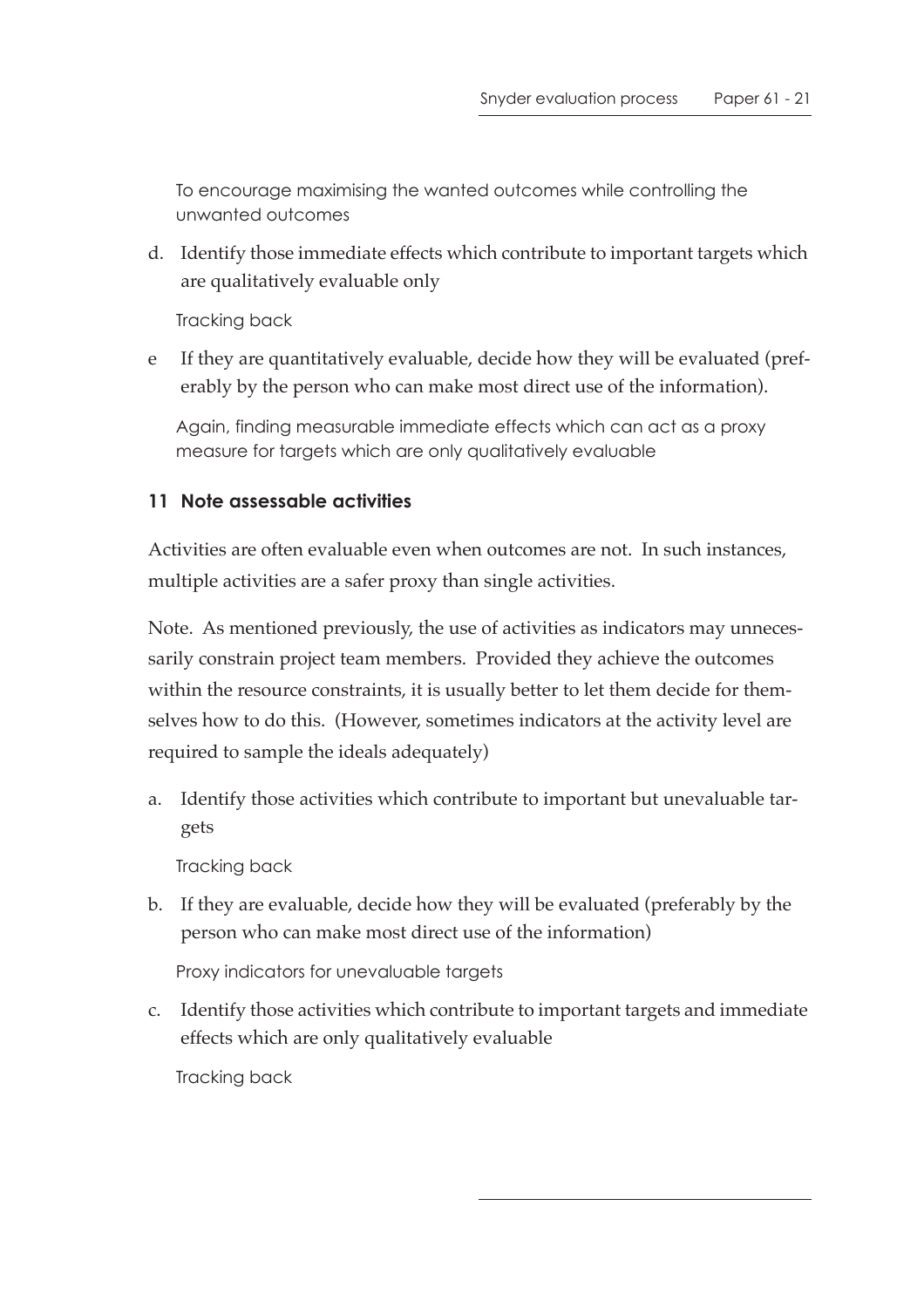d. If they are quantitatively evaluable, decide how they will be evaluated (preferably by the person who can make most direct use of the information)

Again, finding proxy indicators

#### **12 Note assessable resources**

Resources are usually evaluable, even when it is only qualitative (for instance through feedback from those who have to provide them). Multiple resources are a safer proxy than single resources, thought costly resources may be worth evaluating whether they contribute substantially to the ideals or not.

a. Identify those resources which contribute to important but unevaluable targets, immediate effects and activities

Tracking back

b. If they are evaluable, decide how they will be evaluated (preferably by the person who can make most direct use of the information).

Proxy indicators for unevaluable targets

c. Identify those activities which contribute to important targets, immediate effects or activities which are only qualitatively evaluable

Tracking back

d. If they are quantitatively evaluable, decide how they will be evaluated (preferably by the person who can make most direct use of the information).

Again, finding proxy indicators

e. Note those resources which are costly and whose use was reduced in the earlier analysis; decide how they will be evaluated (preferably by the person making the most direct use of them).

The material and psychological costs of resource use are often overlooked unless they are specifically evaluated. This is especially true of resources which are a cost to someone else, not to the user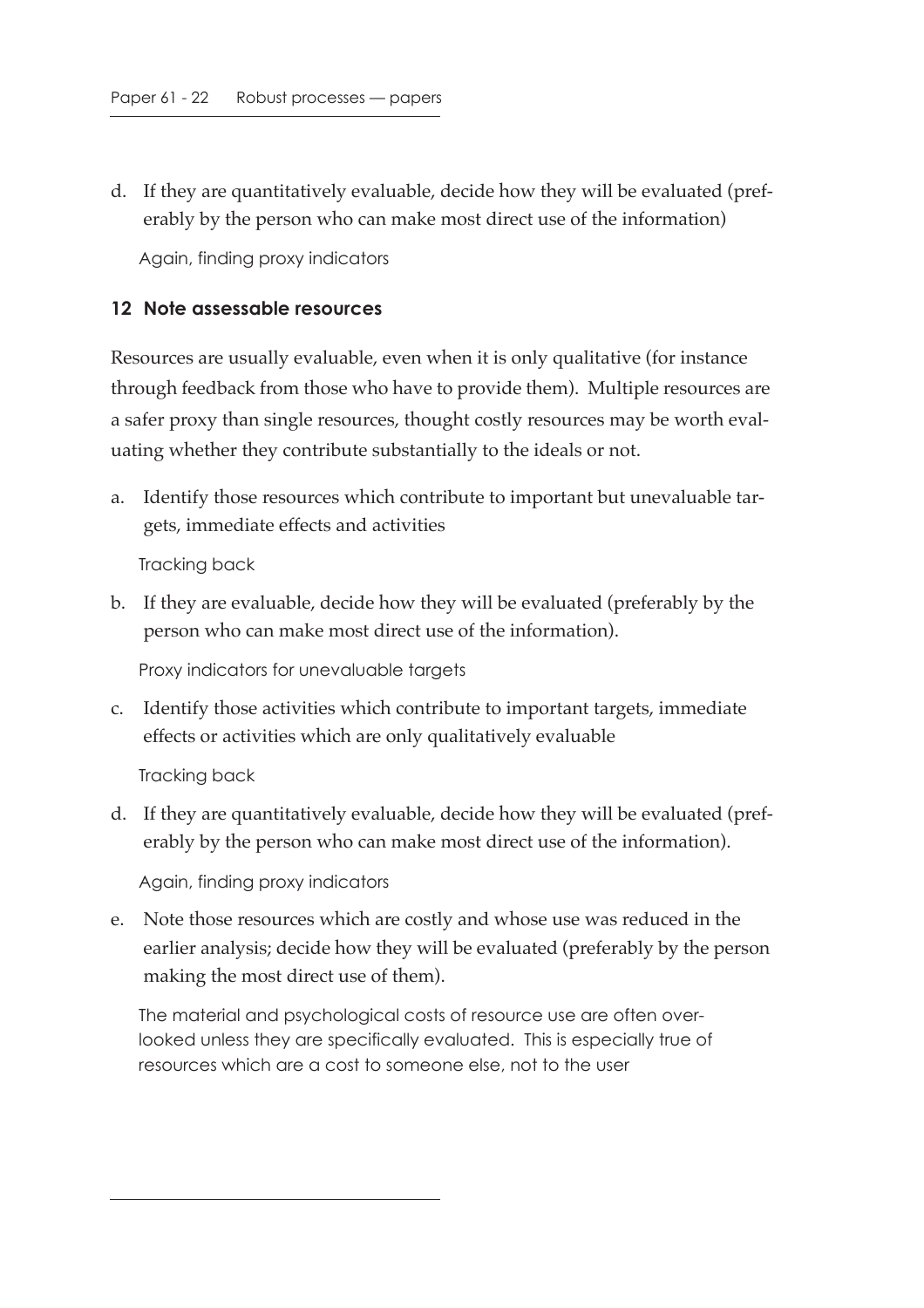#### **13 Implement outcome evaluation**

In this step, the evaluation methods identified in previous steps are gathered and checked. An implementation plan for them is developed in the following phase (the short-cycle evaluation).

a. Gather together and list the changes identified in steps 9c, 10b, 10d, 11b, 11d, 12b, 12d and 12e. Initially, list them in this order (beginning with those from step 9c).

To implement the planned improvements, you first identify them and then work out how that can be done

b. Select the order of importance of the identified changes — which will do most to allow the team to evaluate its performance?

This sub-step ensures that you give priority to the evaluation which is most worthwhile

c. Check that the chosen indicators meet the following criteria...

A final check that the indicators as far as possible are not biased

• they sample the important ideals adequately.

The whole purpose of the exercise

• there are multiple indicators for each of the important ideals and targets.

Single indicators are too easily changed by events which have little to do with the ideal that is being measured

indicators adequately sample resource use, intended immediate effects, and unintended immediate effects.

As mentioned earlier, indicators based on activities can be unnecessarily constraining. Intended immediate effects are positive indicators; resource use and unintended immediate effects are negative indicators. Unless there are both positive and negative indicators, people may overlook benefits or costs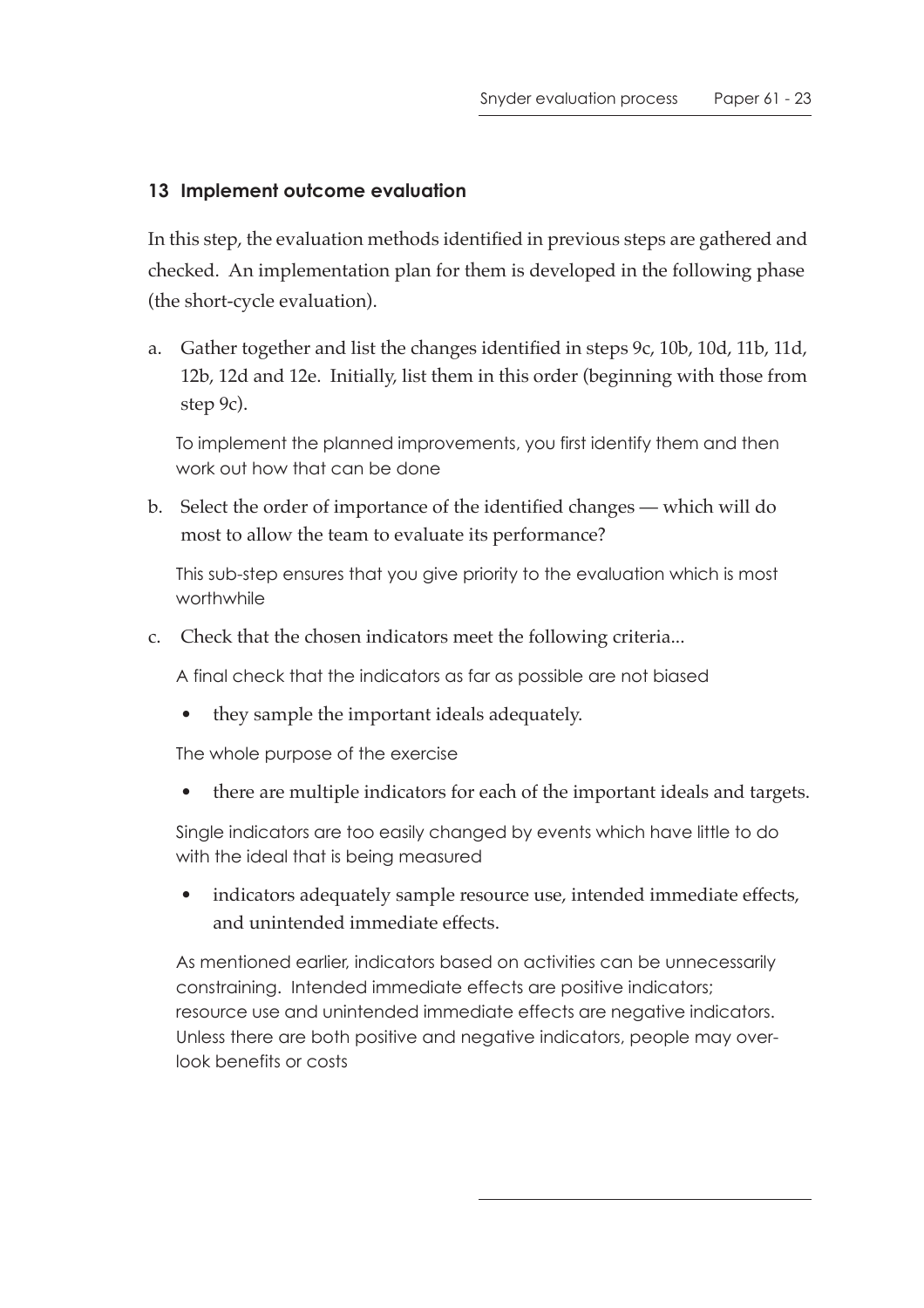• preferably a mix of qualitative and quantitative indicators are used for each of the important ideals and targets.

Qualitative indicators tend to be close to the ideals, and thus more relevant. However, they are harder to use. Quantitative indicators by themselves are too easily fudged, but add ease of use to the greater relevance of qualitative indicators

And, if the short-cycle evaluation is to be done...

• the indicators can be collected regularly, frequently, easily, and at low cost.

You don't want to expend more money and energy on the indicators than you save through your monitoring

• the indicators are preferably collected by the person who uses them.

The monitoring is more likely to persist, and is less threatening to the project team member most affected

## **14 Use the indicators to evaluate achievement**

In this step, the indicators are used to complete the outcome evaluation. The substeps in this instance are arranged as three options. They correspond to the three purposes of the outcome evaluation previously identified: demonstrating project effectiveness to others; redesigning the project as a self-improving system (in phase 3); and doing a self-evaluation of the project as a check on the process analysis in phase 1.

a. Demonstrating project effectiveness to others <sup>11</sup>

<sup>11.</sup> My own view is that outcome evaluation is seldom possible. In effect, it seeks to answer the question: Is this program worthwhile? or Did this project succeed? The indicators can be used for participative monitoring, but this doesn't make them effective for determining the overall success of a project except in a fairly superficial way. In any event, in most instances the success or otherwise of a project isn't entirely within the control of the participants. Outcome evaluations, therefore, are often political actions in which project teams attempt to persuade funding agencies that the project deserves continuing funding.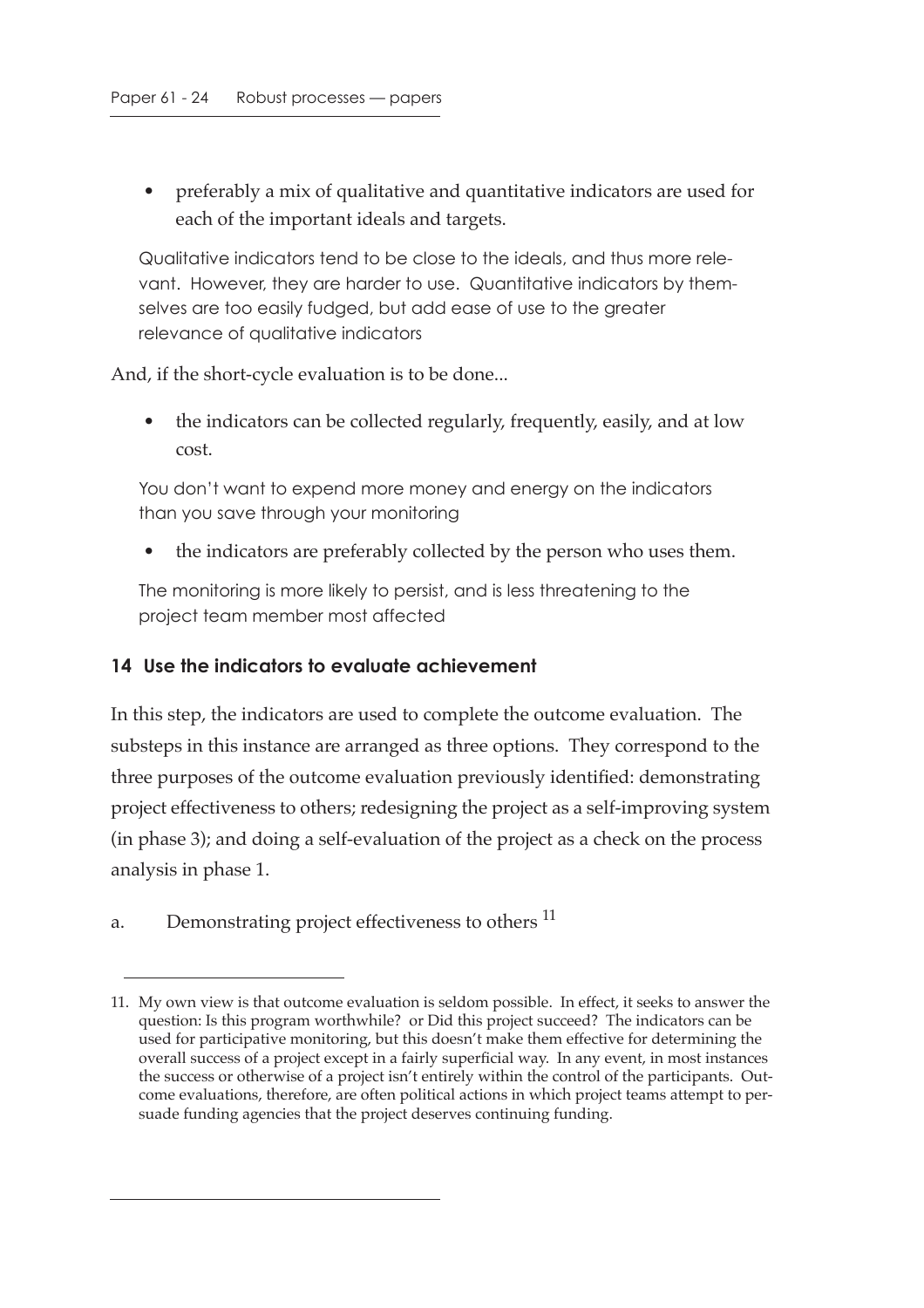For each of the important ideals in turn, collate the relevant indicators. Then...

- relate them to the relevant targets;
- interpret them: what do they indicate about the relevance of the targets and their achievement;
- support your interpretations by reference to the indicators;
- prepare the report.

The end goal of this part of the activity is a report which demonstrates the extent to which the project:

- has appropriate targets,
- is achieving the targets, and
- is implementing systems to ensure that achievement is likely to increase further
- b. Redesigning the project as a self-improving system

This forms phase 3 of the process, and is detailed there.

Uses the indicators from this phase to set up a monitoring system

c. Check the process analysis from phase 1

First complete step (a) above. Use it to arrange the ideals in the order in they are being successfully achieved.

Step (a) provides an assessment of achievement of the ideals

Then compare this result to that from step 8(d) in phase 1.

The comparison of two partly-independent rankings may allow some new insights

If there is a serious mismatch, this may indicate that there are missing pieces from the process evaluation, or that the indicators are not adequate.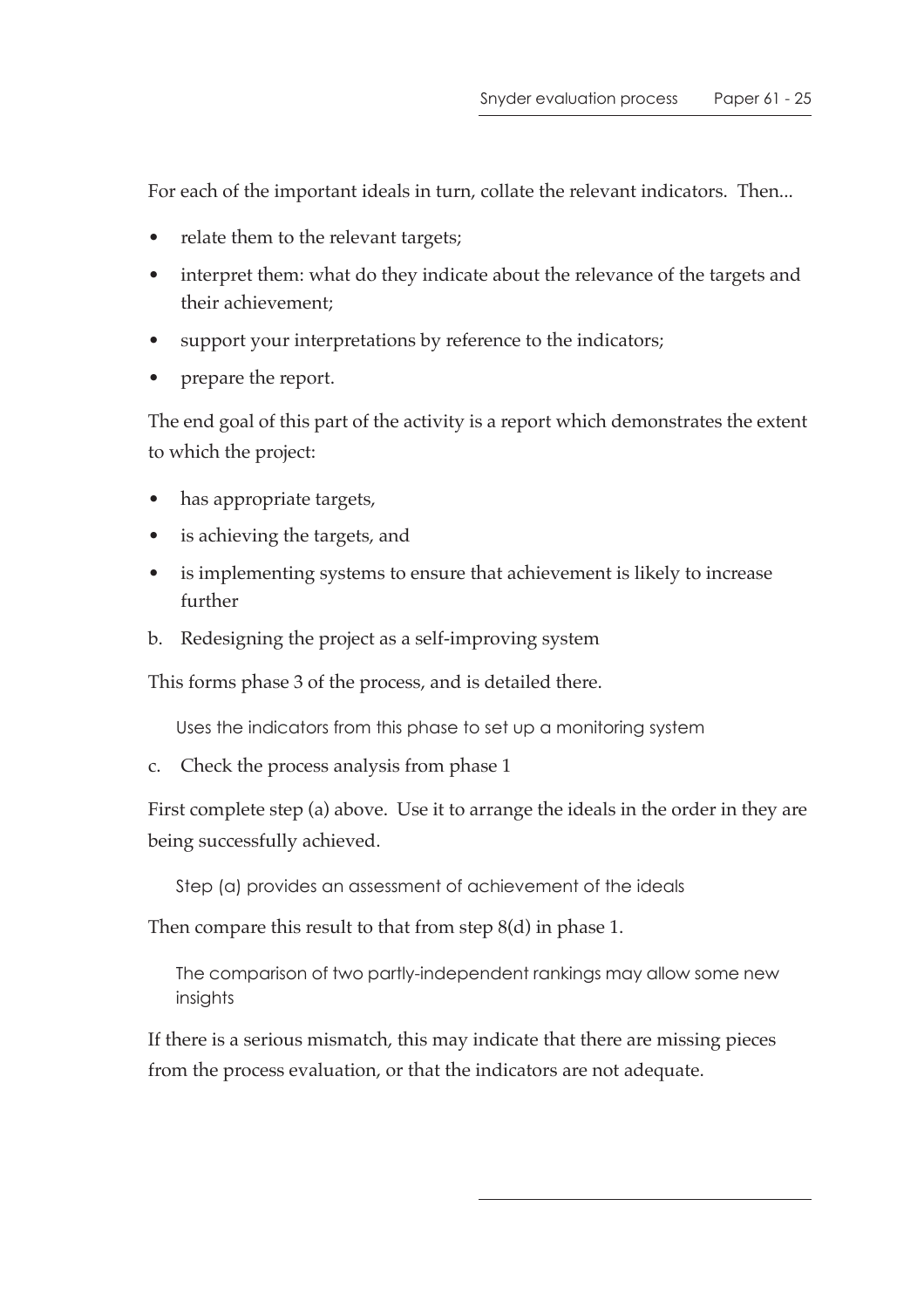If so, return to the appropriate steps and repeat the evaluation from there.

The foregoing steps conclude the long-cycle outcomes evaluation. You don't yet implement this; instead, you feed the indicators you have identified into the system for short-cycle evaluation...

# **Short-cycle evaluation: develop a self-improving project**

The purpose of this phase is to use the indicators, or some of them, as feedback on an ongoing basis. To this end, ways are designed of providing feedback regularly to those project team members who can use it to improve project effectiveness.

You can discontinue the process at the previous step, having completed a process and outcome evaluation. Provided it is done with the project team members, already they understand their work better, and have improved performance. The outcome evaluation by now has provided you with the information you need to gauge the effectiveness of the project (to the extent that you can even do this). Even if it was not participative, you have assembled enough information to allow a once-only evaluation, and thus a once-only improvement.

The real gains, however, come from continuing improvement. If you also conduct the next phase, you build ongoing evaluation into the project's very operation. It is the following steps which offer the greatest long-term improvement and satisfaction.

## **15 Identify evaluation criteria**

Decide which of the items for evaluation (from step 13b above) allow you to improve team and individual performance most appropriately. You don't want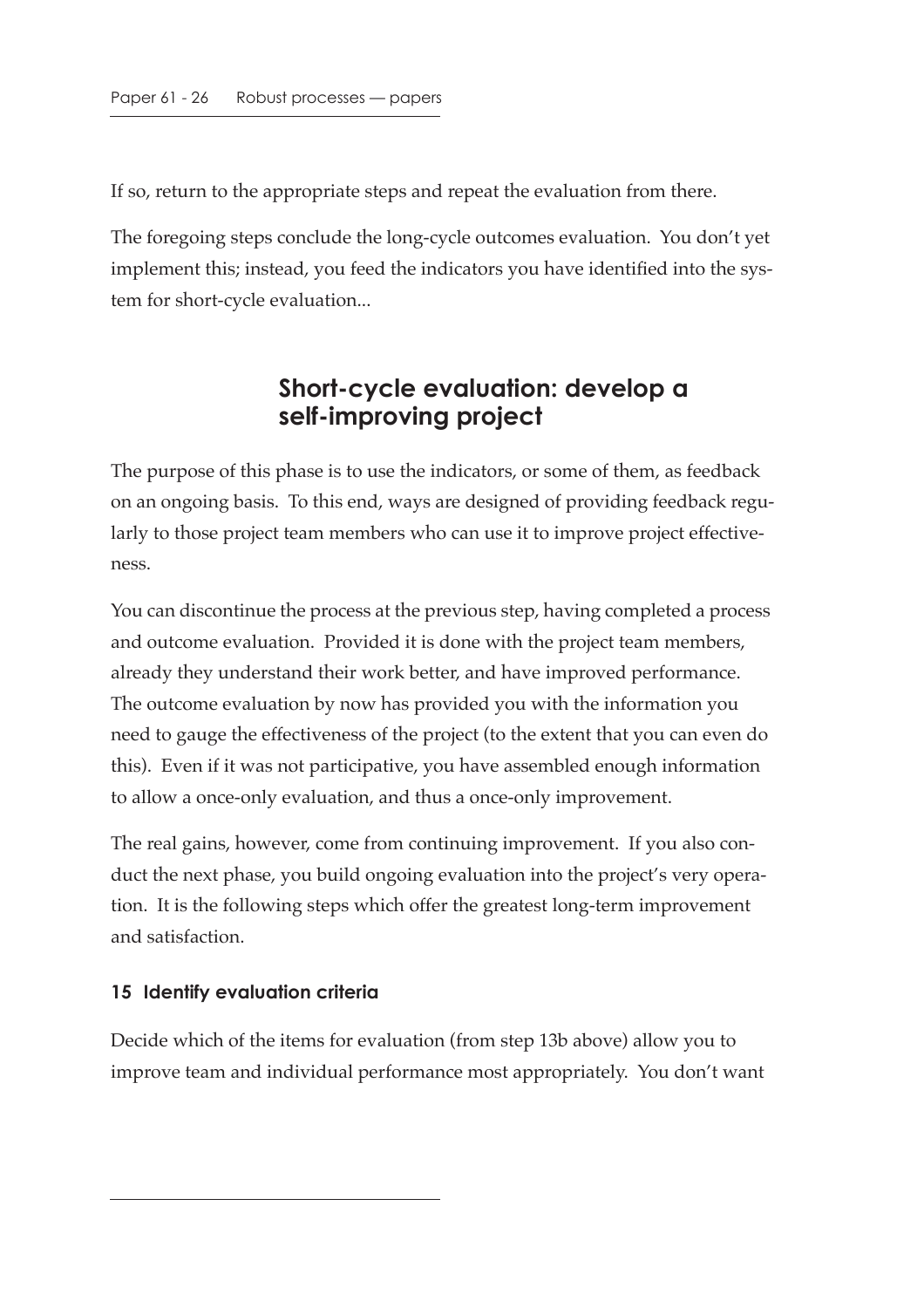the evaluation itself demanding more resources than it is worth. In doing this, focus on the most sensitive and most readily available indicators of performance.

As at step 9b you are trying to select indicators which give the best balance between evaluability and a valid indication of performance. At the time, in this instance, you are also seeking a balance between the costs of evaluation (through ready availability), and the pay-offs it offers (through sensitivity, or closeness to important ideals)

Check that the chosen indicators are an adequate sample of the important ideals.

#### **16 Identify evaluation information**

Identify the information which allows each indicator to be monitored.

Information is the means by which the people affected stay informed about the indicator

#### **17 Identify sources of information**

Decide from whom or from where the information for evaluation is available.

That is, decide where you can get the information

#### **18 Create information systems**

Set up a mechanism to generate and forward the required information to the person requiring it.

Unless there is a permanent mechanism in place, the information may not continue to be made available

As far as possible, check that the mechanism is simple, and provides information directly to the person who can use it to continue to improve performance.

The people who will profit from the information are most likely to put effort into producing it. They are most likely to use it when they access it directly, not via someone else (who may use it selectively or punitively)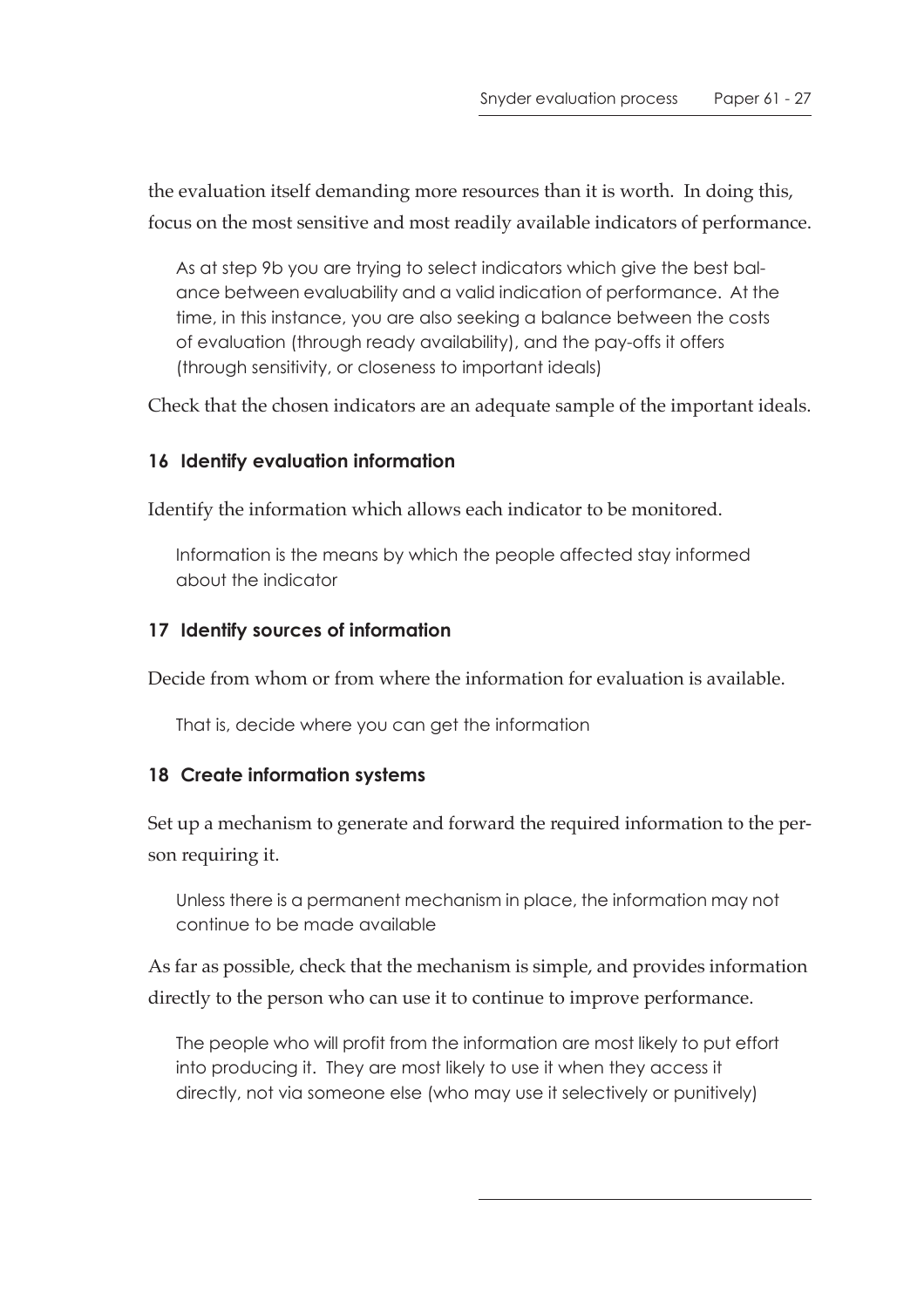#### **19 Review the process and outcome evaluations**

In developing performance indicators you may have uncovered information which leads you to change your mind about the earlier analysis. At this step, you check is this is so. If it is, you make the necessary adjustments to the results of the process and outcome evaluations.

Do the links between the elements (from the process evaluation) still appear to be well understood in the light of your development of a short-cycle system? If not, adjust the results of the process evaluation.

In having to choose indicators which can be evaluated, people often become aware of other indicators, or of reasons to suspect the operation of the indicators. This step allows this to be corrected

Do the indicators formerly identified, and their use in the outcome evaluation, still seem appropriate? If not, adjust the results of the outcome evaluation.

As above

## **20 Create review mechanisms 12**

This is to set up a means of checking that the indicators and systems remain appropriate, or are adjusted as required by changes in the situation.

Agree regular review times at which the team will...

- check that the information is still an appropriate indicator and, unless the information is generated by the receiver, will...
- allow the receiver(s) of the information to notify the sender(s) of its adequacy
- allow the sender(s) of the information to notify the receiver(s) of the cost.

Without review mechanisms the value of the evaluation system will slowly decline for such reasons as ...

<sup>12.</sup> See also the next phase, Meta-evaluation, below.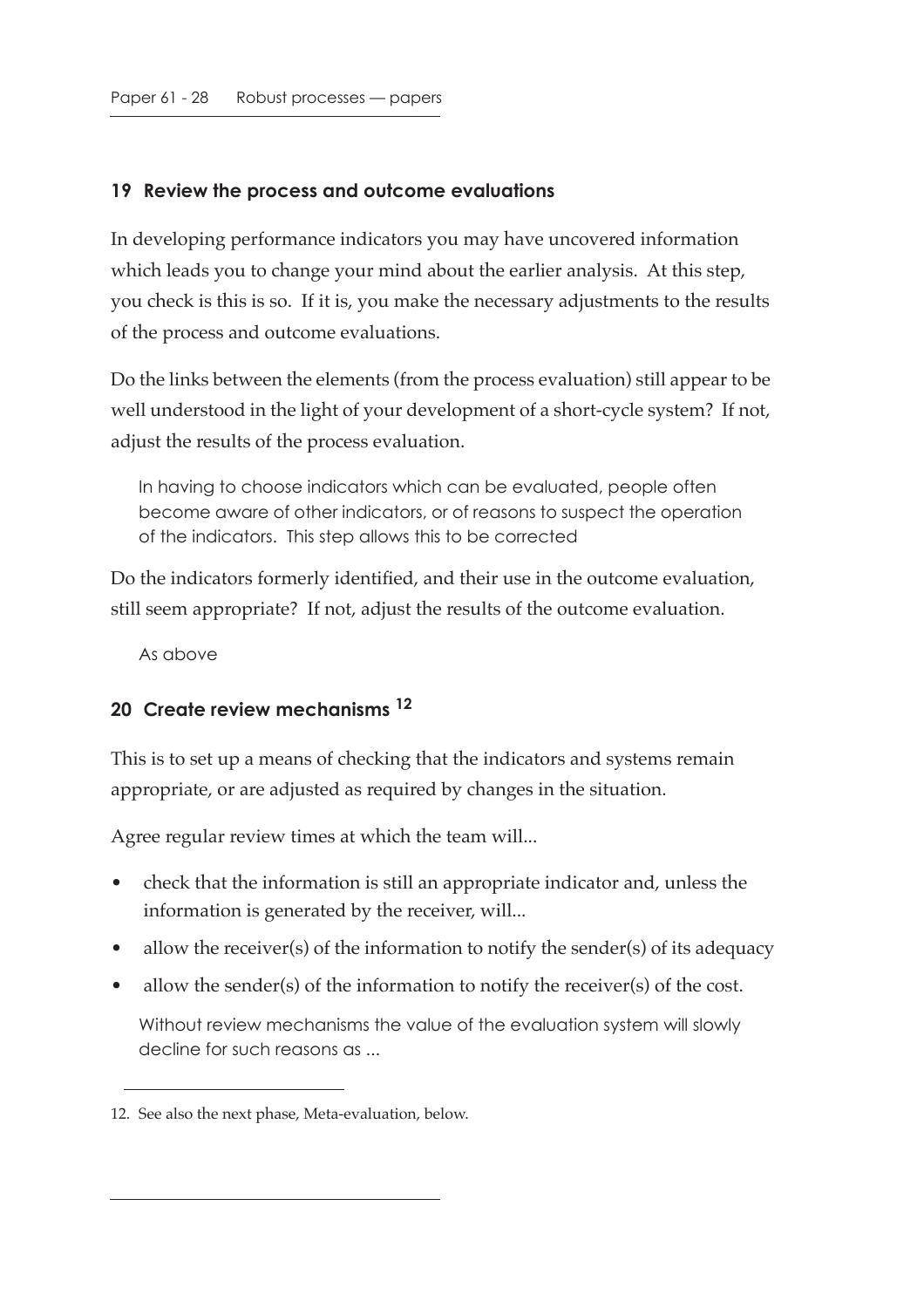the indicator has become a less appropriate proxy, either because the ideals have changed, or methods have done so;

the sender of the information does not put the same effort into providing it;

 the user of the information expects more than it is worth the sender to provide

It is useful if the review is coordinated with any other review emerging (for example) from other monitoring systems such as those at step 8c. It is sometimes useful if the reviews coincide with reviews of the targets.

# **Meta-evaluation: evaluate and refine the evaluation process**

In using the Snyder process in a practical evaluation you will learn a lot about it. You can apply this learning to improve the process for future use. The Snyder process isn't something you do once only. It is most effective when it is repeated regularly. In effect, the meta-evaluation let's you apply a form of short-cycle evaluation to the evaluation process itself.

It's dangerous to assume that today's effective feedback will continue to be effective into the future. The indicators can more usefully be treated as a temporary and tentative list which will continue to be refined.

#### **Option**

The meta-evaluation can be done now as described, as a final stage.

**or** However, it is described separately as a fourth phase mostly for ease of description and explanation. It is most effective if you do it continuously throughout the evaluation, using the process described here at each step. In doing so you can evaluate each step while it is fresh in your mind.